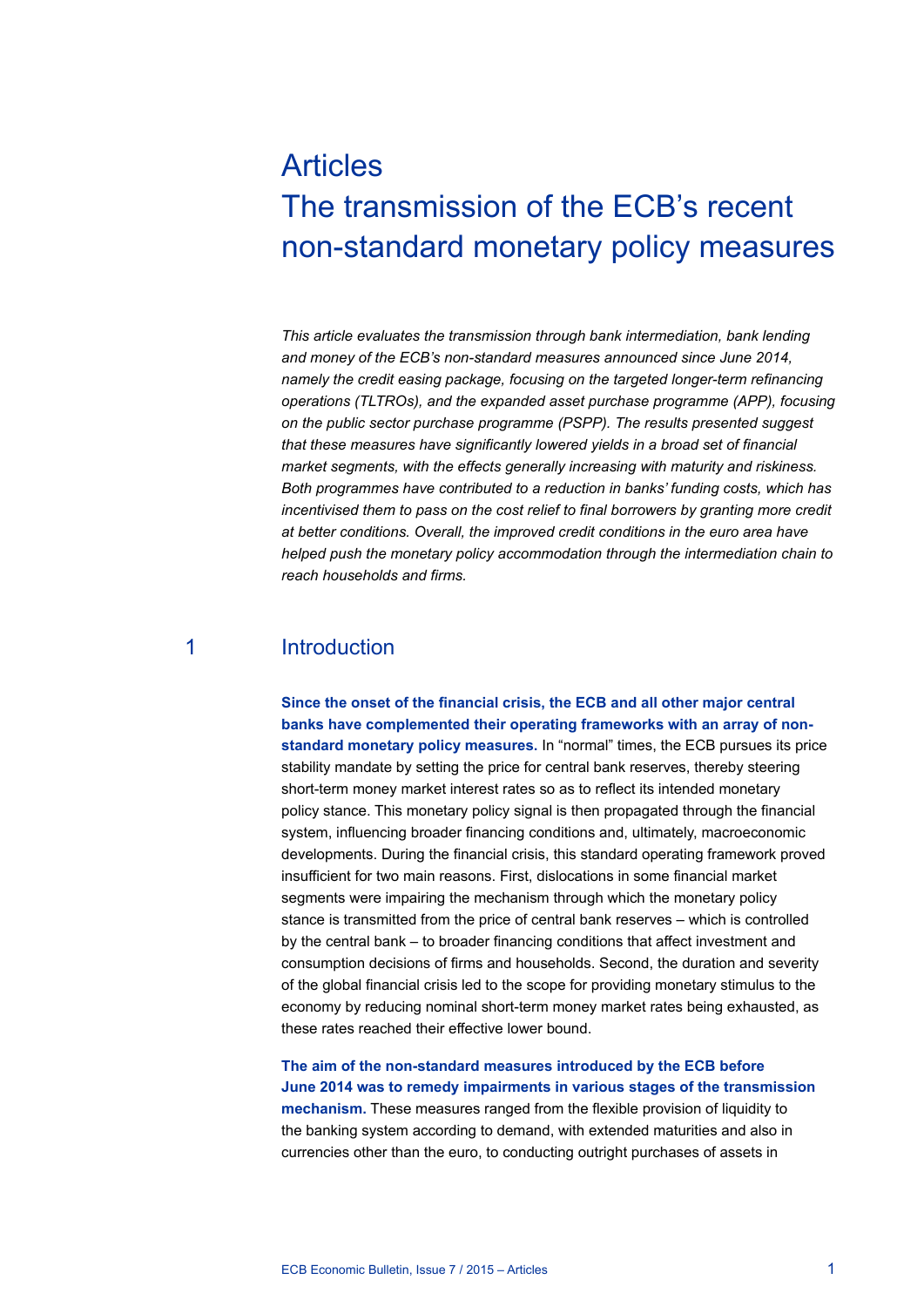malfunctioning market segments.<sup>1</sup> What they have in common is that they were not intended to alter the ECB's monetary policy stance, but rather to ensure that it is duly transmitted to the economy by addressing impairments in the transmission mechanism.<sup>2</sup>

**Starting in June 2014 a series of new measures was gradually introduced, which constitute a package of credit easing policies.** The aim of these measures was to enhance the transmission of monetary policy but also to reinforce the accommodative monetary policy stance in view of the persistently weak inflation outlook, slowing growth momentum and subdued monetary and credit dynamics at the time. Since the original way that non-standard measures had been conducted – by providing a backstop for banks' liquidity needs – had become less suitable as banks entered a new phase of active deleveraging, new incentives for banks to resume their lending activities were required. In June 2014 the ECB announced the introduction of the TLTROs. These allow banks to borrow from the Eurosystem at fixed interest rates for a period of up to four years in a series of eight operations conducted at quarterly intervals starting in September 2014. Importantly, the amounts that banks can borrow are linked, for the first two TLTROs, to their stock of eligible loans (loans to euro area non-financial corporations (NFCs) and households, excluding loans to households for house purchase) as at 30 April 2014, and, for the remaining six operations, the evolution of eligible lending since May 2014. $^3$  In addition, in the context of a broader reduction in the key ECB interest rates, the Governing Council decided in June 2014 for the first time to introduce a negative rate on the deposit facility and on reserves in excess of the minimum reserve requirements. The rate was further lowered in September 2014 to its current level of -0.20%. In September 2014 the ECB also announced the launch of two asset purchase programmes, the asset-backed securities purchase programme (ABSPP) and the third covered bond purchase programme (CBPP3).

**Finally, in January 2015 the ECB announced the introduction of the expanded APP in order to further ease the monetary policy stance.** This measure was deemed necessary as policy rates were constrained by the lower bound – the rate on the ECB's main refinancing operations (MROs) had been set to 0.05% since September 2014 – and the inflation outlook had deteriorated further since the introduction of the credit easing package. The expanded APP encompasses the two previously launched purchase programmes (the ABSPP and CBPP3) as well as purchases of public sector securities. The purchases under the programme, which amount to €60 billion per month, are intended to be carried out until the end of September 2016, or beyond, if necessary, and, in any case, until a sustained

<sup>1</sup> For a review of such measures, see the article entitled "The ECB's response to the financial crisis", *Monthly Bulletin*, ECB, October 2010. For a more recent review, see the article entitled "The role of the central bank balance sheet in monetary policy", *Economic Bulletin*, Issue 4, ECB, 2015.

<sup>2</sup> Starting in July 2013, the ECB also initiated a practice of offering explicit verbal guidance on the evolution of its policy in the future ("forward guidance"), aimed at providing greater clarity about the Governing Council's monetary policy orientation based on its assessment of the outlook for price stability, thereby enhancing the effectiveness of the ECB's monetary policy in the prevailing circumstances. For more details, see the article entitled "The ECB's forward guidance", *Monthly Bulletin,* ECB, April 2014.

<sup>3</sup> For details on the modalities of the TLTROs, see the document entitled "Targeted longer-term refinancing operations: updated modalities", available at: [http://www.ecb.europa.eu/press/pr/date/2014/](http://www.ecb.europa.eu/press/pr/date/2014/html/pr140729_updated_modalities.pdf) [html/pr140729\\_updated\\_modalities.pdf](http://www.ecb.europa.eu/press/pr/date/2014/html/pr140729_updated_modalities.pdf)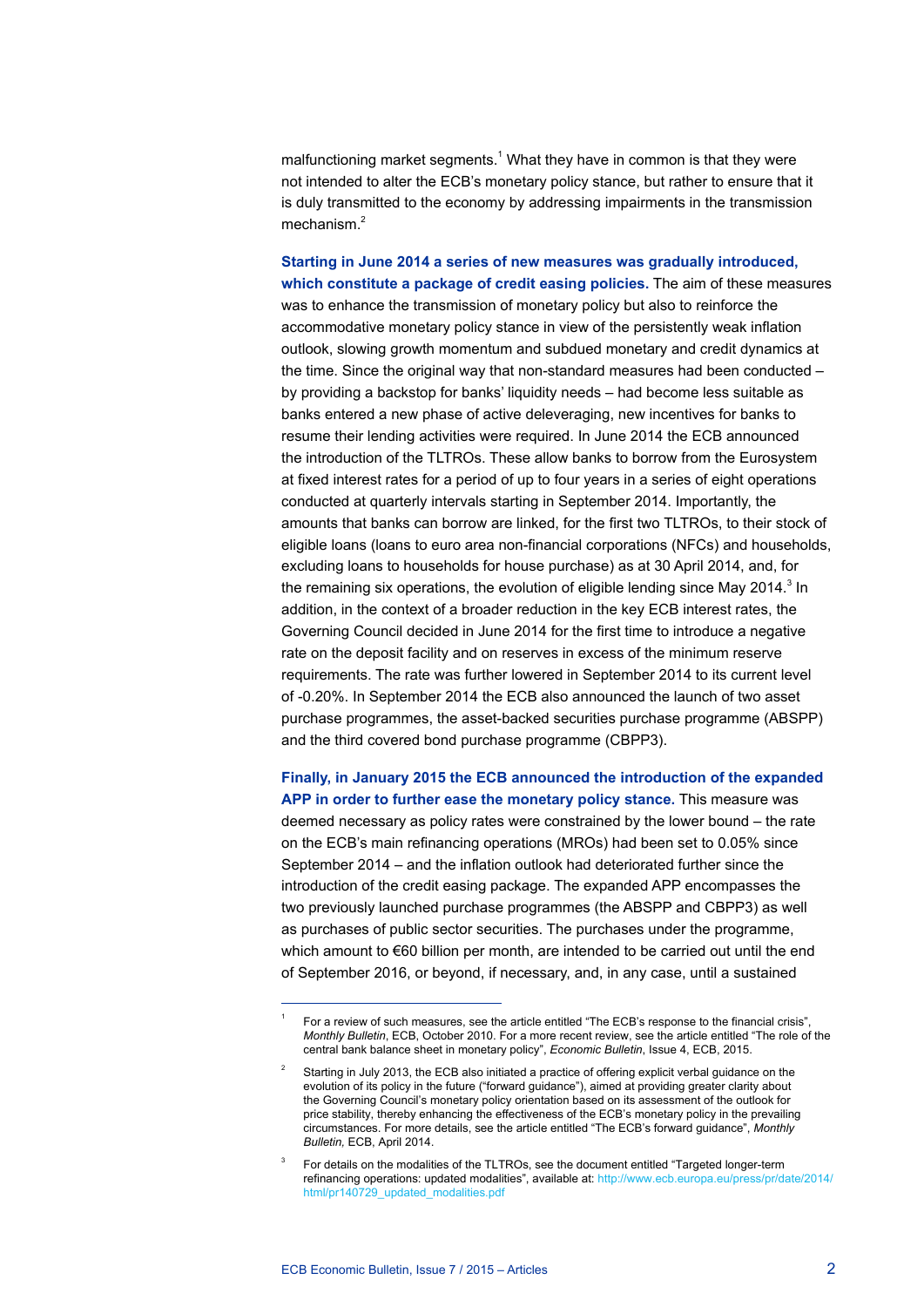adjustment is seen in the path of inflation consistent with the aim of achieving inflation rates below, but close to, 2% over the medium term.<sup>4</sup>

**This article discusses the impact on bank intermediation, bank lending and money of the non-standard measures introduced by the ECB since June 2014.**<sup>5</sup> A discussion of their impact on non-bank financial intermediaries as well as of the ultimate impact on economic activity and inflation is beyond the scope of this article. Section 2 analyses the impact of these measures on banks' balance sheet developments, funding conditions and risk-bearing capacity with a view to establishing how they affect banks' ability to act as financial intermediaries and thus be an effective conduit for the transmission of the monetary policy signal. Section 3 focuses more specifically on the effect of the measures on the outcome of the intermediation process, namely bank lending. Section 4 analyses the impact of the APP on broad money in view of the exogenous increase in the amount of central bank liquidity brought about by this measure. Section 5 concludes. The two boxes provide a stylised overview of the main transmission channels for these measures (Box 1) and their impact on various financial market prices (Box 2).

## **Box 1**  Transmission channels for non-standard measures

**While the non-standard measures introduced by the ECB since June 2014 are relatively diverse in nature, the broad transmission channels through which they are expected to affect the economy are similar, albeit activated to varying degrees by the different measures.** A large body of literature, focusing primarily on asset purchase programmes, has identified a number of possible channels through which non-standard measures might influence inflation and output. Borrowing from this literature, this box focuses on three main channels of transmission, namely the direct pass-through, portfolio rebalancing and signalling channels.

**First, via the direct pass-through channel, the non-standard measures are expected to ease borrowing conditions in the private non-financial sector by easing banks' refinancing conditions, thereby encouraging borrowing and expenditure for investment and consumption.** This channel is perhaps most prominent in the case of the TLTROs, which are designed to reduce banks' marginal cost of funding for the targeted lending activity. The targeting features of the TLTROs incentivise banks to increase their supply of specific types of net lending to the real economy, which ensures that at least part of the funding cost benefit is passed on to borrowers. Moreover, as TLTROs allow banks to replace market-based bank funding with borrowing from the central bank, they can result in a reduction in the supply of bank bonds in the economy. The scarcity of bank bond issuance should translate into lower yields on bank bonds, including those issued by intermediaries not participating in the TLTROs. Asset purchases, particularly of the type included in the credit easing package, can also affect the credit conditions faced by the private sector. Central bank purchases increase the price of the targeted covered bonds and asset-backed securities: this encourages banks to increase their supply of loans that can be securitised, which tends to lower bank lending rates.

<sup>4</sup> For more details, see the box entitled "The Governing Council's expanded asset purchase programme", *Economic Bulletin*, Issue 1, ECB, 2015.

<sup>5</sup> The cut-off date for data in this article was 25 September 2015.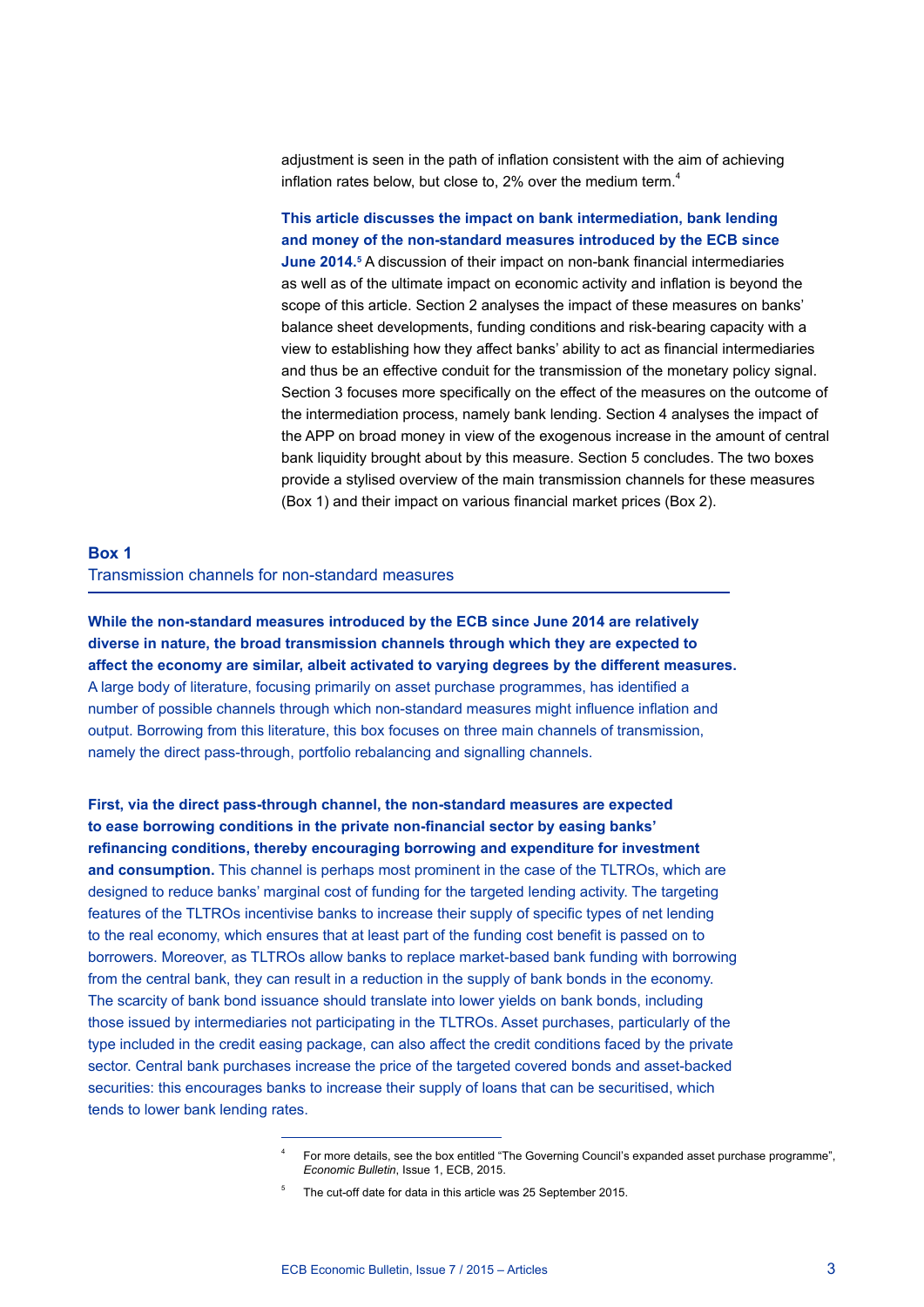**Second, via the portfolio rebalancing channel, yields on a broad range of assets are lowered.** Asset purchases by the central bank result in an increase in the liquidity holdings of the sellers of these assets. If the liquidity received is not considered a perfect substitute for the assets sold, the asset swap can lead to a rebalancing of portfolios towards other assets. Through a chain of such portfolio rebalancing attempts, asset prices rise until a new equilibrium is reached, implying lower yields and costs of external financing. The theoretical underpinnings of this channel date back at least to the 1960s.<sup>6</sup> Portfolio rebalancing may support the expansion of bank lending, as the compression of yields on securities renders lending a relatively more attractive proposition. The increased supply of bank lending lowers its cost. Portfolio rebalancing could in part entail increased holdings of external assets by euro area residents or repatriation of funds by non-residents, thereby exerting downward pressure on the foreign exchange value of the euro. Portfolio rebalancing effects can also be activated by the TLTROs, as the amounts that banks can borrow are a multiple of their eligible lending, which allows them to also finance purchases of assets such as government and private sector securities. Moreover, the repayment – rather than roll-over – of maturing bank bonds by banks participating in the TLTROs is likely to trigger portfolio rebalancing by the holders of these bonds. The empirical importance of this channel has been tested in works focusing mainly on the financial market impact of quantitative easing policies. Most of the studies have found evidence supporting the relevance of this channel.<sup>7</sup>

**Third, via the signalling channel, the deployment of non-standard measures, particularly those that have a sizeable effect on the central bank's balance sheet, serves to underscore the monetary authority's commitment to its mandate.<sup>8</sup> This can have two effects. First, it can** trigger a downward revision of market expectations for future short-term interest rates. In the case of the ECB's asset purchase programmes, this is because of the long period of ample liquidity implied by the maturity profile of the assets purchased. In the case of the TLTROs, this is related to the fixed rate of the operations and their long maturity, which was four years for the initial operations. Second, it may anchor or, as the case may be, increase inflation expectations. The result is that real long-term rates will be lower, thereby supporting investment and consumption. Past studies have found that the contribution of the signalling channel is highly uncertain. It has been found to be muted in the United Kingdom, moderate in the euro area and highly uncertain in the United States, for which estimates have ranged from 10% to 50% of the total decline in Treasury yields.<sup>9</sup>

- <sup>6</sup> See Tobin, J., "Money, Capital, and Other Stores of Value", *American Economic Review*, Papers and Proceedings of the Seventy-Third Annual Meeting of the American Economic Association, Vol. 51, No 2, 1961, pp. 26-37; Friedman, M. and Schwartz, A.J., "Money and Business Cycles", *Review of Economics and Statistics*, Vol. 45, No 1, 1963, pp. 32-64; Brunner, K. and Meltzer, A.H., "Mr Hicks and the 'Monetarists'", *Economica*, Vol. 40, No 157, 1973, pp. 44-59; and Vayanos, D. and Vila, J.-L., "A Preferred-Habitat Model of the Term Structure of Interest Rates", *NBER Working Paper Series* No 15487, 2009.
- <sup>7</sup> For evidence in relation to the euro area, see Altavilla C., Carboni G. and Motto, R., "Asset purchase programmes and financial markets: lessons from the euro area", *Working Paper Series*, ECB, forthcoming. For the United Kingdom, see Joyce, M., Lasaosa, A., Stevens, I. and Tong, M., "The Financial Market Impact of Quantitative Easing in the United Kingdom", *International Journal of Central Banking*, Vol. 7, No 3, 2011, pp. 113-61. For the United States, see Gagnon, J., Raskin, M., Remache, J. and Sack, B., "The Financial Market Effects of the Federal Reserve's Large-Scale Asset Purchases", *International Journal of Central Banking*, Vol. 7, No 1, 2011, pp. 3-43. See also D'Amico, S., English, W., López-Salido, J.D. and Nelson, E., "The Federal Reserve's Large-Scale Asset Purchase Programs: Rationale and Effects", *Economic Journal*, Vol. 122, 2012, pp. 415-46.
- <sup>8</sup> For a discussion on the implications of the measures for the balance sheet of the Eurosystem, see the article entitled "The role of the central bank balance sheet in monetary policy", *Economic Bulletin*, Issue 4, ECB, 2015.
- <sup>9</sup> See Krishnamurthy, A. and Vissing-Jorgensen, A., "The Ins and Outs of LSAPs", *Proceedings Economic Policy Symposium - Jackson Hole*, Federal Reserve Bank of Kansas City, 2013; Bauer, M.D. and Rudebusch, G.D., "The Signaling Channel for Federal Reserve Bond Purchases", *International Journal of Central Banking*, Vol. 10, No 3, 2014, pp. 233-289; and Christensen, J.H.E. and Rudebusch, G.D., "The Response of Interest Rates to US and UK Quantitative Easing", *The Economic Journal*, Vol. 122, No 564, 2012, pp. F385-F414.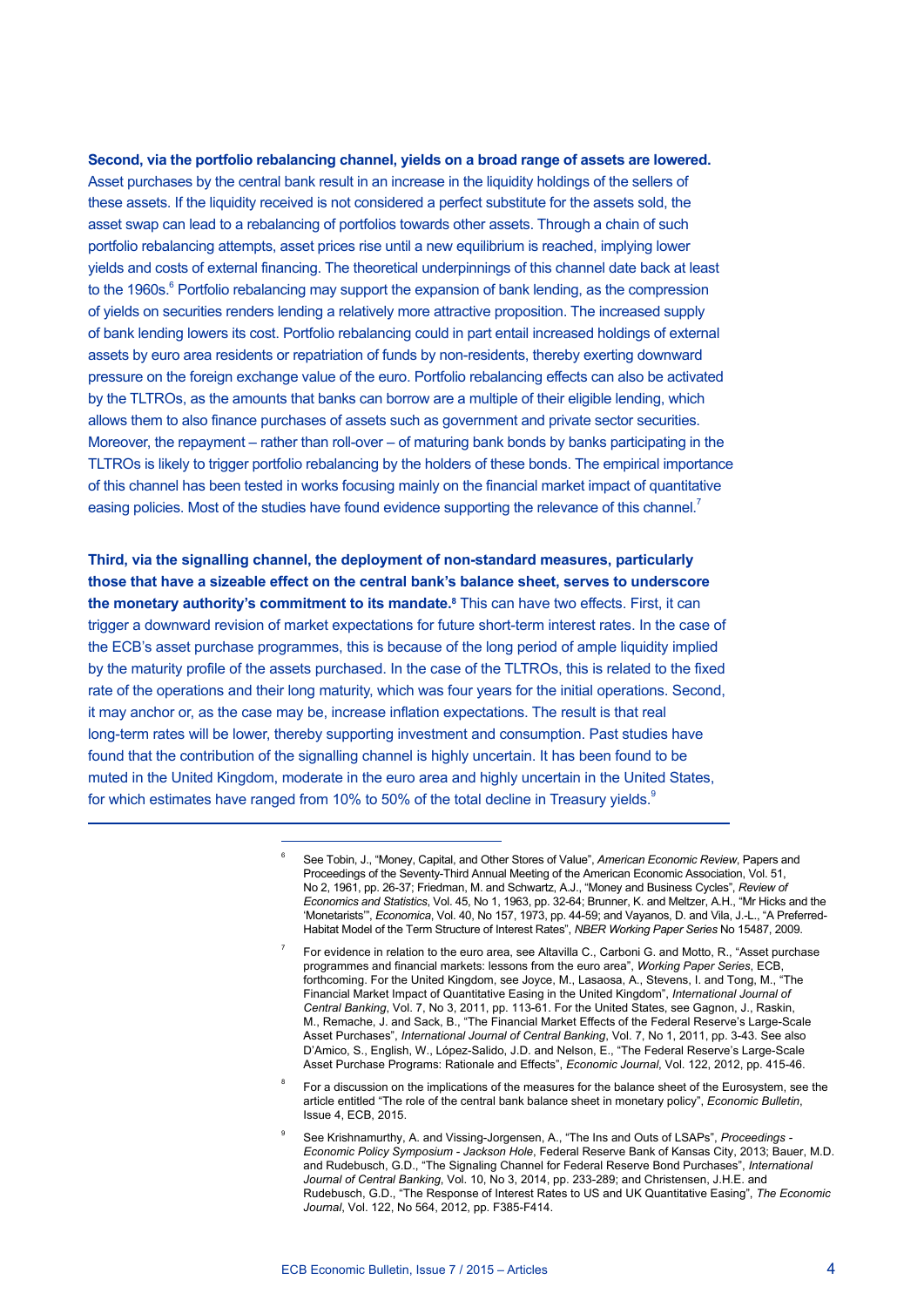2 The impact on bank intermediation

**The ECB's non-standard measures interact in intricate and often far-reaching ways with banks' intermediation processes and capacities by influencing their balance sheet developments, funding conditions and risk-bearing capacity.** This section discusses some of the main aspects of this interaction in the case of the TLTROs and the APP in order to ascertain how these measures affect banks' ability to act as effective conduits for the transmission of the monetary policy signal.

### 2.1 Banks' use of the TLTROs

**The TLTROs are intended to impact on the balance sheets of the borrowing banks in two main complementary ways.** First, the TLTROs provide an incentive for asset expansion, particularly in terms of lending to firms and households, in line with the targeted nature of the measure. Given that the amounts that banks can borrow from the TLTROs are a multiple of their eligible lending, they also allow banks to fund other asset expansion strategies, involving asset classes beyond eligible loans. Second, as an attractive source of long-term funding the TLTROs are intended to allow banks to replace more costly sources of funding and extend the maturity of their liabilities in order to better match that of the lending targeted by the measure.

## **Bank asset expansion has indeed taken place over the period during which TLTROs have been conducted although it has been centred on countries**

**that are currently considered less vulnerable.10** It is important that the asset expansion that may have been encouraged by the TLTROs be assessed against a counterfactual path for an increase in bank balance sheets that would have materialised in the absence of this measure. While such a path is elusive, it should be recalled that when the operations were launched some banks in the euro area, and entire banking systems in certain vulnerable countries, were facing the need to deleverage, which in some cases was even formalised in restructuring plans. Chart 1 shows the changes in the main balance sheet items of banks that borrowed in the TLTROs between end-August 2014 (before the first TLTRO was conducted) and end-July 2015. Clearly, the movements on these banks' balance sheets are also affected by numerous other factors and considerations not related to the TLTROs, which cannot be parsed out in this simple illustration. These developments should therefore be interpreted with caution and in conjunction with complementary evidence. Chart 1 shows that TLTRO borrowers expanded their credit to the private sector over this period. It should be noted, however, that this outcome is entirely driven by banks in countries that are currently considered less vulnerable. In vulnerable countries, by contrast, credit provided to the private sector by TLTRO borrowers continued to decline, reflecting the ongoing deleveraging process in these countries. Across vulnerable and less vulnerable countries, TLTRO borrowers

ECB Economic Bulletin, Issue 7 / 2015 – Articles 5

Throughout this article the term "vulnerable countries" refers to Ireland, Greece, Spain, Italy, Cyprus, Portugal and Slovenia, while the term "less vulnerable countries" refers to the remaining euro area countries.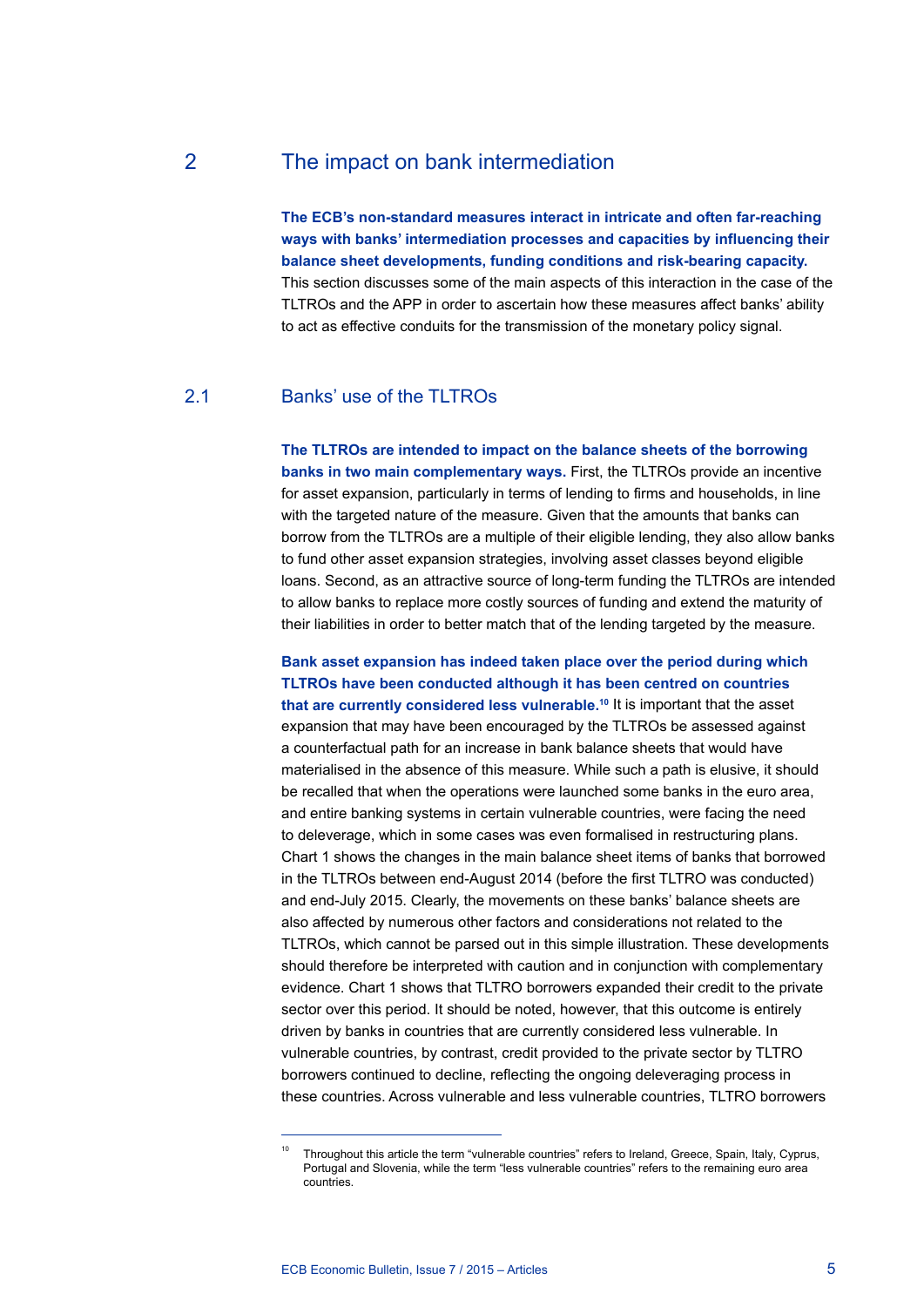acquired external assets in net terms, while the overall change in their provision of credit to euro area sovereigns was muted.<sup>11</sup> There is no evidence that TLTRO borrowers, in aggregate, distributed the liquidity they obtained to other banks, as credit to monetary financial institutions (MFIs) contracted. While Chart 1 documents some "parking" of funds in Eurosystem deposits by TLTRO borrowers, it should be recalled that the expanded APP was launched in the last part of the period covered, which resulted in a large, steady increase in central bank reserves in the system.



#### **Chart 1** Changes in the balance sheets of banks participating in the TLTROs

Sources: ECB and ECB calculations.

Notes: Changes refer to cumulated flows in the period from end-August 2014 to end-July 2015. Data refer only to the subset of banks participating in the TLTROs for which<br>individual balance sheet information is available. "

**The funding substitution that has taken place as a result of the TLTROs has resulted in a significant extension of the maturity of bank funding.** TLTRO

borrowers have sharply reduced their recourse to other Eurosystem borrowing (see Chart 1). This reflects the fact that the three-year long-term refinancing operations that were conducted in December 2011 and February 2012 matured in, respectively, January and February 2015, as well as the fact that banks switched borrowing from other operations (three-month longer-term refinancing operations and MROs) to the TLTROs. Overall, this has resulted in a substantial extension of the weighted average maturity of bank borrowing from the Eurosystem, from 130 days before the first TLTRO was conducted to 804 days after the settlement of the fourth TLTRO in June 2015.<sup>12</sup> This extension of maturity provides banks with funding certainty over a longer period and allows them to better match the maturity of their liabilities with that of assets such as loans to households and firms. TLTRO borrowers have also reduced their recourse to wholesale funding, i.e. issuance of

<sup>&</sup>lt;sup>11</sup> The increase in net external assets mainly reflects the intermediation of bank clients' external transactions and is thus predominantly not an active portfolio decision by banks. This notwithstanding, gross external assets also increased over this period.

<sup>12</sup> This illustrative calculation assumes that all TLTROs are repaid on their final maturity in September 2018 and are not subject to voluntary or mandatory early repayment.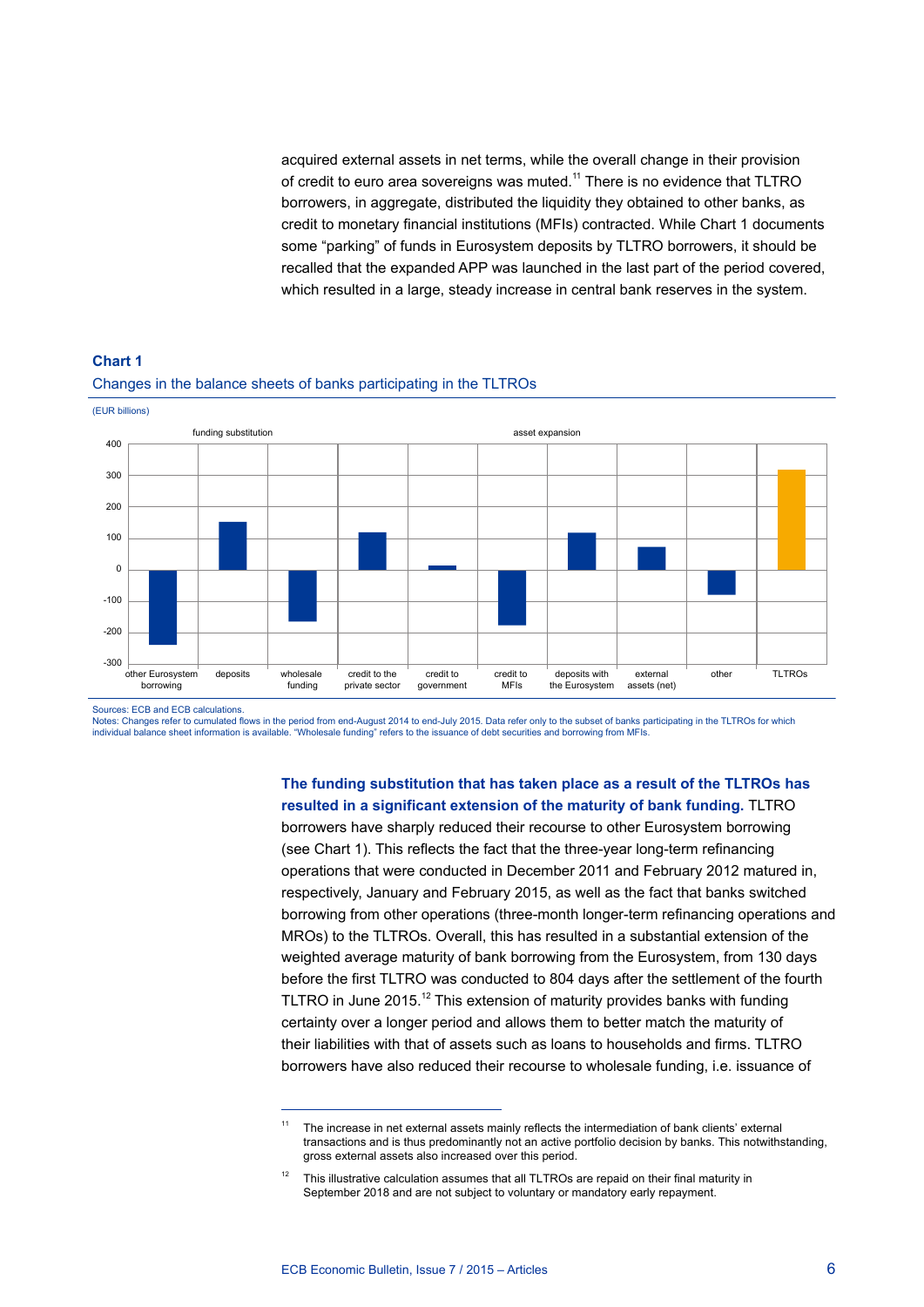#### Use of funds from the TLTROs as reported in the July 2015 bank lending survey (BLS)



Source: ECB.

Notes: "Past TLTROs" refers to all TLTROs which took place up to June 2015 and "future TLTROs" refers to operations beyond this point. Values displayed in the chart are the sum of the percentages of banks responding "has contributed or will contribute considerably" and "has contributed or will contribute somewhat" to the corresponding question in the BLS. The results shown are calculated as a percentage of the numb of banks that did not reply "not applicable". Respondents may indicate that the TLTROs have contributed or will contribute to more than one use.

debt securities and interbank borrowing. Indeed, there is evidence that the reduced recourse to the issuance of debt securities is, in aggregate terms, more pronounced in the case of TLTRO borrowers than for other banks. While the reduction of debt securities, particularly of the unsecured type, would be the most cost-effective type of funding substitution, the reduction of outstanding debt securities is constrained by the roll-off rate implied by their maturity structure as well as by business considerations supporting a continued issuing presence in the market. In this context, other policy measures taken by the ECB over this period, and the CBPP3 in particular, have supported banks' continued issuance activity in the covered bond market.

## **Looking ahead, banks have signalled that they expect to mobilise more of the TLTRO funds borrowed in order to extend loans.** In their responses to the July 2015 euro area bank lending survey (BLS) banks indicated that in future TLTROs they expect that more of the funds drawn will be deployed to grant loans and less to acquire other assets (see the left-hand panel of Chart 2). As regards funding substitution, banks

expect that the replacement of funding from other Eurosystem operations will become less important (see the right-hand panel of Chart 2), which is unsurprising given the extent to which TLTROs have replaced other Eurosystem operations thus far.

## 2.2 The impact of the ECB's non-standard measures on banks' access to market financing

#### **Chart 3**

#### Composite cost of bank deposit and bond financing



Sources: ECB, Merrill Lynch Global Index and ECB calculations. Notes: Average of deposit rates on new business and cost of market debt funding weighted with their corresponding outstanding amounts. Vertical lines denote the announcement dates of the respective measures. The latest observation is for July 2015.

**The ECB's non-standard measures have also improved broader market financing conditions for banks, regardless of their participation in Eurosystem borrowing operations.** The replacement of more costly and shorter-dated funding sources with TLTROs is only one part of the easing effect of the TLTROs on bank funding conditions and, ultimately, the cost of funding for firms and households. The TLTROs, along with the other standard and non-standard measures introduced by the ECB since June 2014, and the APP in particular, have precipitated a substantial compression of medium and long-term yields on a number of financial assets, including bank funding instruments (see Box 2). As a result, the composite cost of debt financing for banks has decreased markedly across euro area countries (see Chart 3). Moreover, the cross-country dispersion of this cost has continued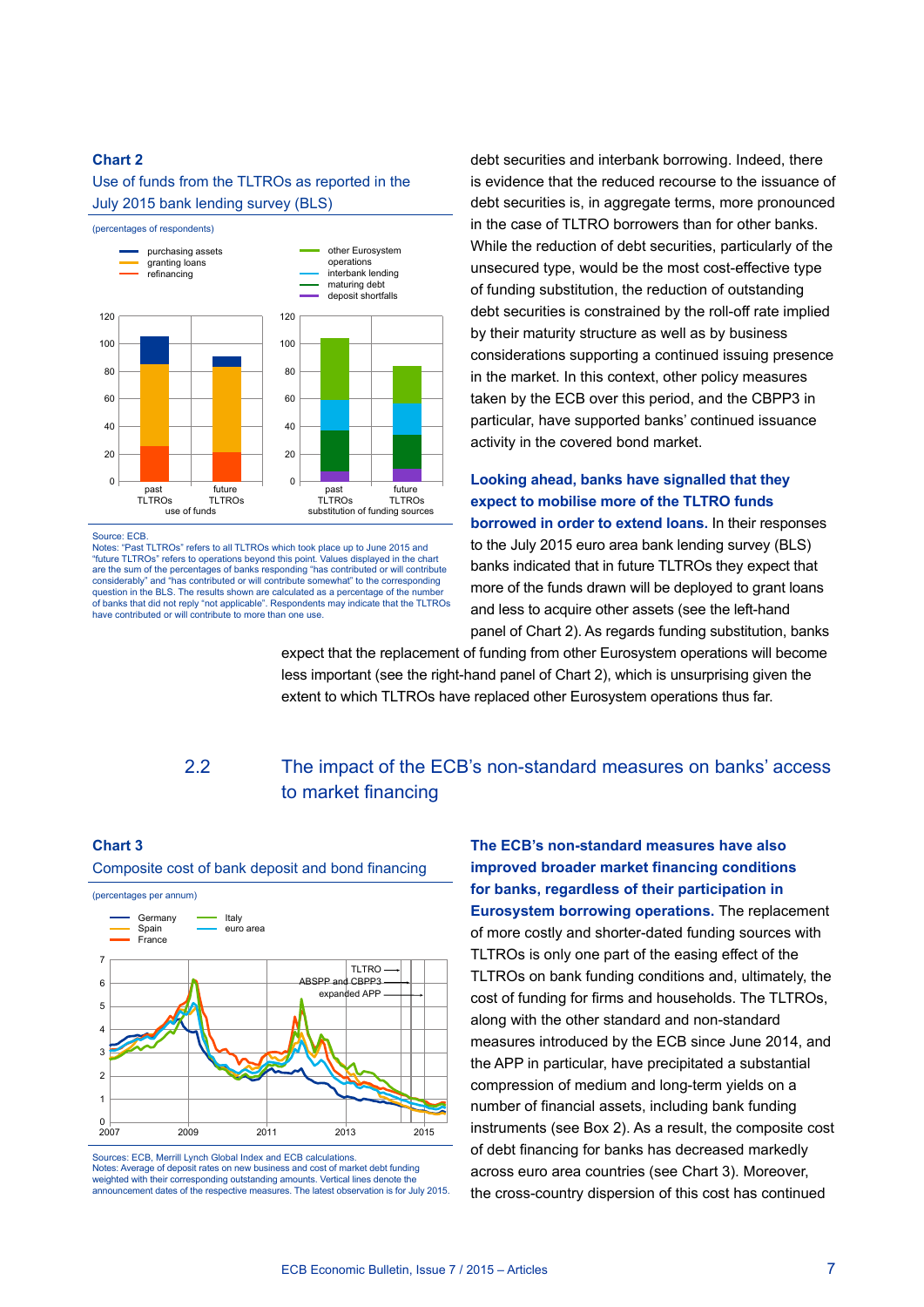Improvement in market financing conditions for banks resulting from the TLTROs and the APP, as reported in the BLS



Source: ECB.

Notes: "Past TLTROs" refers to all TLTROs which took place up to June 2015 and "future TLTROs" refers to operations beyond this point. Values displayed in the left-hand panel of the chart are the sum of the percentages of banks responding "has improved or will improve considerably" and "has improved or will improve somewhat" to the corresponding question in the July 2015 BLS. Values displayed in the righthand panel of the chart are the difference between the sum of the percentages for "increased/improved considerably" and "increased/improved somewhat" and the sum of the percentages for "decreased/deteriorated somewhat" and "decreased/deteriorated considerably", as reported in the April 2015 BLS. The results shown are calculated as a percentage of the number of banks that did not reply "not applicable".

to decline. The improvements have resulted in a broader easing of financing conditions, which applies to banks regardless of the volume of their recourse to the Eurosystem's lending operations. The role of the ECB's non-standard measures as a driver of these developments is confirmed by banks' responses to the BLS (see Chart 4). Around one-quarter of respondents in the July 2015 survey indicated that the TLTROs have contributed to easing the conditions they face when accessing market financing. As expected, the positive impact is more widespread in the case of the APP: almost half of the banks participating in the April 2015 survey identified a positive effect on market financing conditions in the six months to March.<sup>13</sup> In terms of specific instruments, the positive impact was reported to be more widespread in the case of funding via covered and unsecured bank bonds.

2.3 The accommodation of the reserves created by the APP on bank balance sheets

**Asset purchases by the Eurosystem in the context of the APP are also having profound effects on banks' balance sheets.** The Eurosystem pays for the assets it purchases by supplying reserves, i.e. deposits

with the Eurosystem. Since credit institutions are the entities that typically hold deposit accounts with the central bank, $14$  purchases are always settled through them, regardless of who the ultimate seller is. The accommodation of these reserves on banks' balance sheets is associated with movements in other balance sheet items. It is expected that this will eventually trigger portfolio rebalancing by banks, whereby they exchange the reserves they receive for other assets.

**The increase in reserves following the introduction of the expanded APP is matched on banks' balance sheets by increases in deposits and, to a somewhat lesser extent, by sales of government bonds from banks' own portfolios.** The largest counterpart to the increase in holdings of reserves in the period during which the expanded APP has been active is an increase in deposits by euro area residents (see Chart 5), part of which reflects banks' intermediation of bond sales to the Eurosystem by euro area non-banks. Their intermediation of sales by non-euro area residents is reflected in a decline in net external assets, which is also very sizeable. A somewhat smaller but still material part of the increase in holdings of reserves is matched by a decline in bank credit to governments,

These are the latest results available at the time of writing for the question on the APP, which is included in the BLS on a semi-annual basis.

<sup>&</sup>lt;sup>14</sup> Certain other entities, such as governments or government agencies, also hold deposit accounts with Eurosystem national central banks. Such entities, however, are not involved in intermediating sales of securities to the Eurosystem.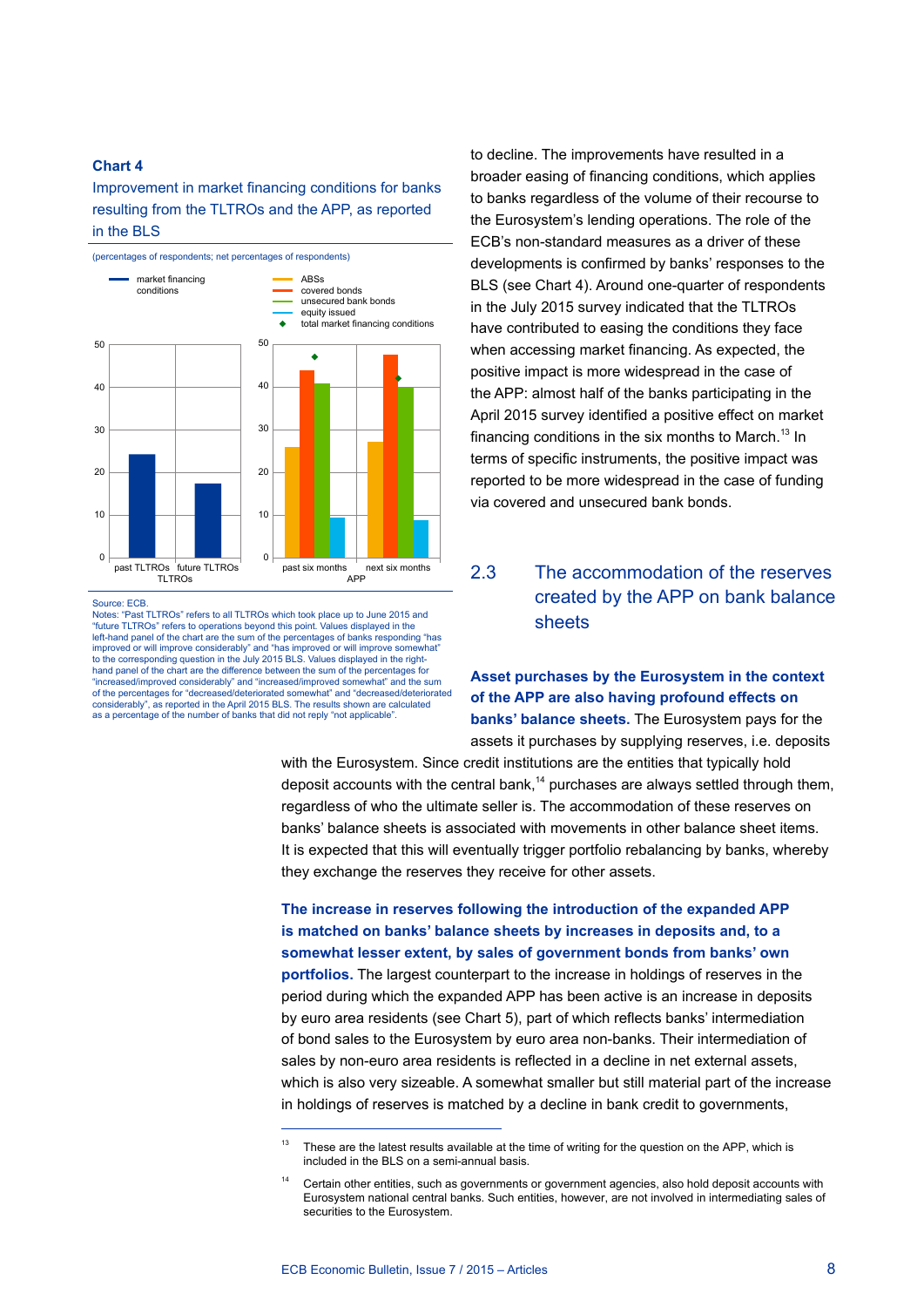Balance sheet movements of MFIs other than the Eurosystem that correspond to the change in reserve holdings between end-February and end-July 2015



Sources: ECB and ECB calculations.

(EUR billions, not seasonally adjusted)

(percentages of respondents)

Notes: Increases in net asset positions reduce claims on the Eurosystem. Increases in net liability positions increase claims on the Eurosystem. "Wholesale funding (net)" refers to issuance of debt securities net of holdings of MFI debt securities and borrowing from MFIs other than the Eurosystem net of deposits with MFIs other than the Eurosystem

#### **Chart 6**

Intended use of additional liquidity arising from the APP, as reported in the April 2015 BLS

 $\overline{0}$ 10 20 30 40 50 refinancing granting loans purchasing assets refinancing granting<br>loans purchasing assets increased liquidity from sales of marketable assets increased liquidity from increased customer deposits next six months

Source: ECB.

Notes: The percentages are defined as the sum of the percentages responding "will contribute considerably to this purpose" and "will contribute somewhat to this purpose"<br>to the corresponding question in the April 2015 BLS. The results shown are calculated to the corresponding question in the April 2015 BLS. The results shown are called as a percentage of the number of banks which did not reply "not applicable" and refer to banks' assessments for the forthcoming six months. to branks for the forthcoming six months.

which, at least partly, reflects sales of securities to the Eurosystem from banks' own portfolios. Chart 5 also shows an expansion of credit to the private sector, part of which will have also contributed to the increase in deposits discussed above.

## **The final uses of the liquidity generated by the APP are likely to be different to the initial uses.**

The banking system as a whole cannot reduce the total amount of reserves it holds by engaging in portfolio rebalancing.<sup>15</sup> Looking at aggregate data can therefore provide only limited insights into the use of the liquidity generated by the APP, as the liquidity being used by one bank will be matched by a movement on the balance sheet of the bank receiving the liquidity. However, survey evidence can shed some light on banks' intentions. A large number of respondents to the April 2015 BLS said they expected to use the increased liquidity they receive to grant loans (see Chart 6). This response should be qualified, however, as the expansion of loans is a process that requires time to materialise, not only owing to operational considerations but also because the reaction of loan demand to improved supply conditions is unlikely to

<sup>15</sup> A limited amount of reserve reabsorption can occur through the repayment of borrowing from the Eurosystem. Moreover, the acquisition of banknotes by banks also depletes the aggregate amount of reserves.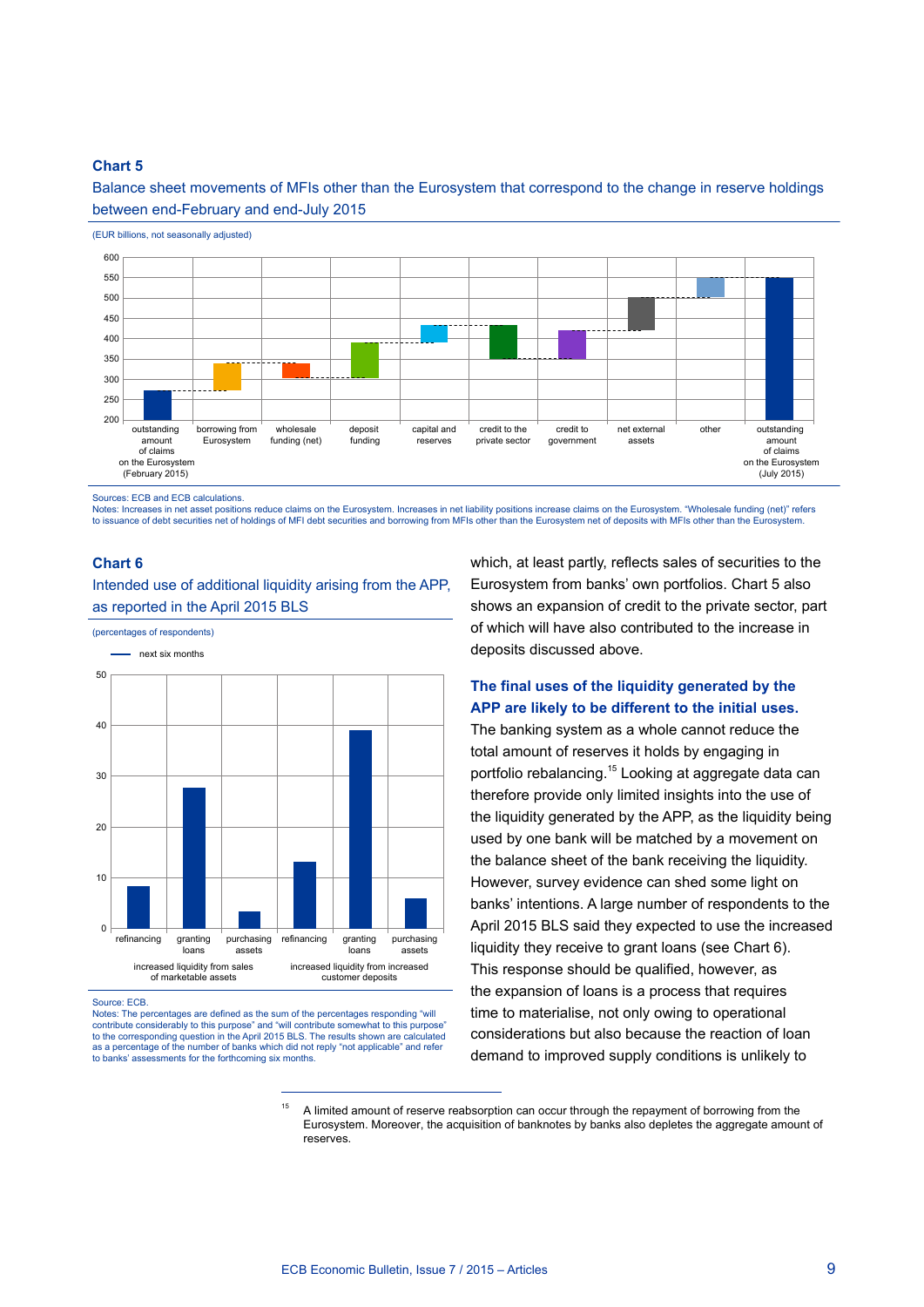Difference between the ex-post risk-adjusted returns on loans and those on securities in selected euro area countries



Sources: Bankscope and ECB calculations.

Notes: Risk-adjusted return on loans (interest received from loans net of impairment and capital charges, over amount of net loans) and the corresponding figure for securities. Weighted averages for an unbalanced panel of 186 banks. Yearly data. "Other large euro area countries" comprises Germany, France and the Netherlands.

be instantaneous. It is therefore probable that the first stage of rebalancing will affect mainly the liabilities side of banks' balance sheets, as banks use the increased liquidity at their disposal to pay down their more costly liabilities. This initial stage is also likely to involve the acquisition of some liquid assets, which can be done swiftly and with low transaction costs. Nevertheless, both of these types of immediate transaction contribute to activating portfolio rebalancing effects and are therefore congruent with the APP's intended objectives.

**The APP is expected to improve the attractiveness of loans compared with securities as regards banks' portfolio allocation decisions.** It is expected to impact on banks' portfolio decisions by tilting the risk-adjusted return on assets in favour of loans. In recent years the returns that banks, particularly in vulnerable euro area countries, have earned (in expost risk-adjusted terms) by investing in securities have been much higher than those on investing in loans (see Chart 7). However, the portfolio rebalancing effects triggered by the APP will reduce the yields on securities. While these effects will also place downward

pressure on loan rates, for banks' bottom line profitability this will be counteracted by the lower credit risk of the loans, owing to the improving macroeconomic outlook. Overall, therefore, the APP is expected to make loans more attractive than securities.

## 2.4 The impact of the APP on bank profitability and capital

**The APP also has implications for banks' capacity to bear risk.** Banks' capital positions are of central relevance for their ability to intermediate and thus transmit the monetary policy accommodation engineered by the ECB's non-standard measures. The accumulation of profits is one of the main methods that banks can use to boost their capital buffers and thereby increase their capacity to lend and take on the associated risks. The APP has several, partly competing effects on banks' capital and profitability. The reduction in longer-term yields brought about by the APP in an environment where short-term rates are at or close to their effective lower bound implies a flattening of the yield curve. Given banks' traditional business model of performing maturity transformation, i.e. funding the acquisition of long-term assets by issuing short-term liabilities, this yield constellation can exert downward pressure on their intermediation margins. At the same time, this adverse effect on bank profitability and capital is counteracted by the boosting effect of the APP on economic activity, which, as previously mentioned, moderates the credit risk of loans, thereby reducing the associated provisioning costs. Moreover, the general increase in asset prices expected to be triggered by the APP will lift the valuations of these assets on bank balance sheets, thus, under certain conditions, giving rise to capital gains.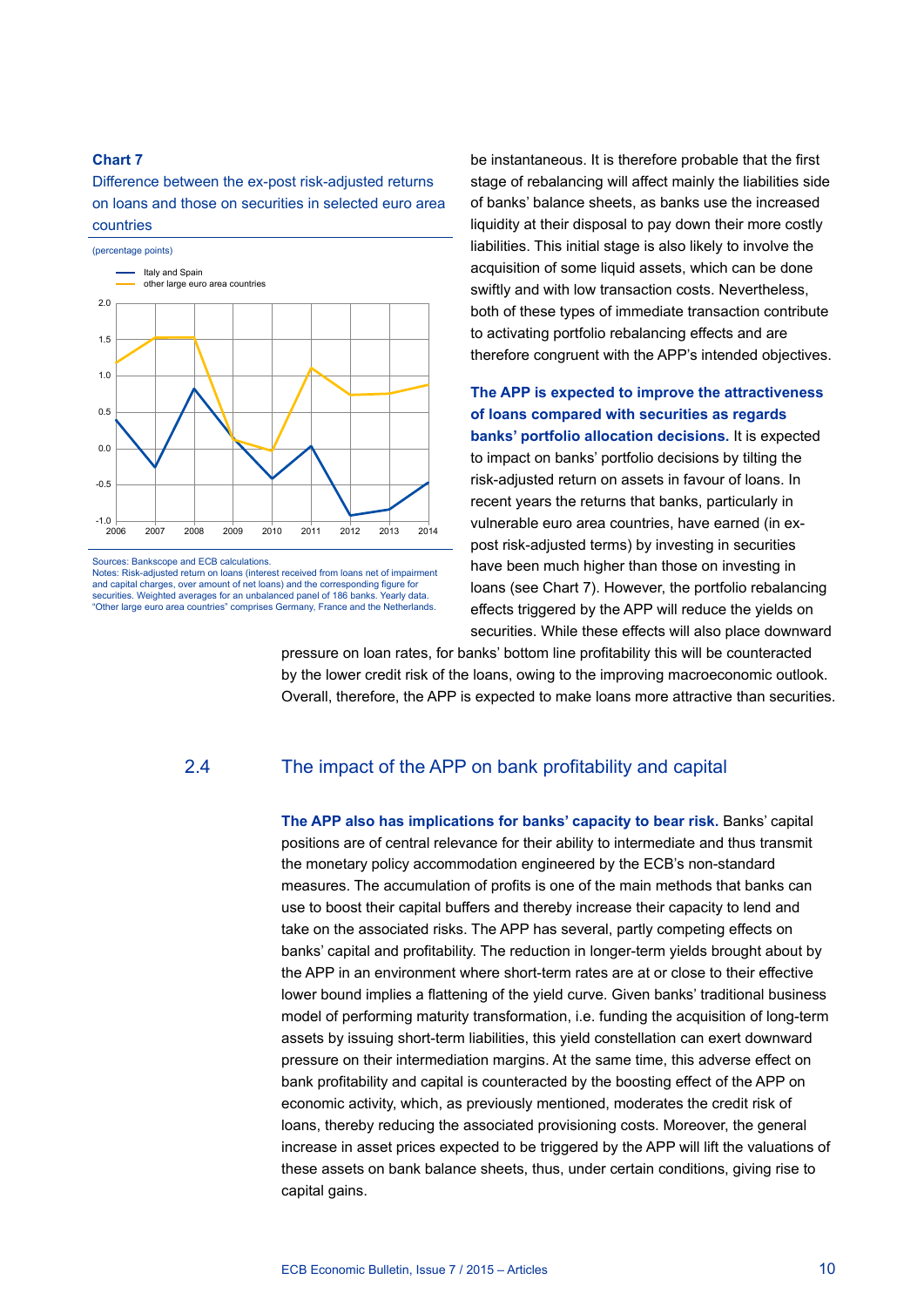#### Expected impact of the APP on banks' profitability and capital ratios, as reported in the April 2015 BLS



Source: ECB.

Notes: Expected impact over the next six months. The net percentages are defined as the difference between the sum of the percentages of banks responding "increased/ improved considerably" and "increased/improved somewhat" and the sum of the percentages for "decreased/deteriorated somewhat" and "decreased/deteriorated considerably" to the corresponding question in the April 2015 BLS. The results shown are calculated as a percentage of the number of banks which did not reply "not applicable<sup>"</sup>

**Evidence from the BLS points to a positive overall effect of the APP on bank capital, but the impact on profitability is reported to vary across countries.** Since some of the effects of the APP have opposing impacts on bank profitability and capital, the overall effect is ex ante unclear. According to the April 2015 BLS, banks expect a slight overall improvement in their capital ratios resulting from the APP (see Chart 8). This reflects a broad-based expectation of capital gains associated with the programme. However, as part of these capital gains are not reflected in banks' accounting profits,<sup>16</sup> the negative effect of the APP on banks' net interest margins dominates here, resulting in an adverse overall effect on bank profitability. While the impact on net interest margins is negative overall at the euro area level, the responses at the country level are more diverse. In particular, in vulnerable euro area countries where loans are often extended at floating rates and banks are most burdened by costs associated with credit quality, the impact is reported to be positive.

### **Box 2** The impact of non-standard measures on financial markets

#### **This box quantifies the effects of the ECB's recent non-standard measures on financial**

**asset prices.** The main challenge in doing this is that the ECB's announcements of both the TLTROs (June 2014) and the expanded APP (January 2015) were largely expected by financial markets, following a number of official ECB communications which indicated the possibility of further non-standard measures being introduced. According to theory, efficient markets should price in the impact of a policy measure in anticipation of its actual implementation. This reasoning implies that asset prices should react to TLTRO and APP-related news in anticipation of the official announcement itself, as market participants revise the likelihood of the programmes being introduced and their expected size.

**This box employs an event study methodology that extends the set of events to include official ECB announcements from May 2014 onwards which might have affected market expectations regarding the programmes.** For the TLTROs, policy-related events include the Governing Council meetings of May and June 2014.<sup>17</sup> For the APP a larger set of events has been identified, following the approach of Altavilla et al.<sup>18</sup> For each event, changes up to a two-day window in length are considered, so as to allow for possible slow reactions of asset prices in light of the novelty of the

<sup>18</sup> See the first Working Paper cited in footnote 7.

 $16$  The extent to which capital gains are reflected in accounting profits depends on the accounting portfolio in which the relevant assets are held.

<sup>17</sup> The analysis associates the Governing Council meeting held on 8 May 2014 with the TLTROs in part because the President of the ECB explicitly stated during the press conference that the Governing Council was willing to act in the following month. As a result, the official announcement of the TLTROs in June 2014 was already partially priced in after this press conference.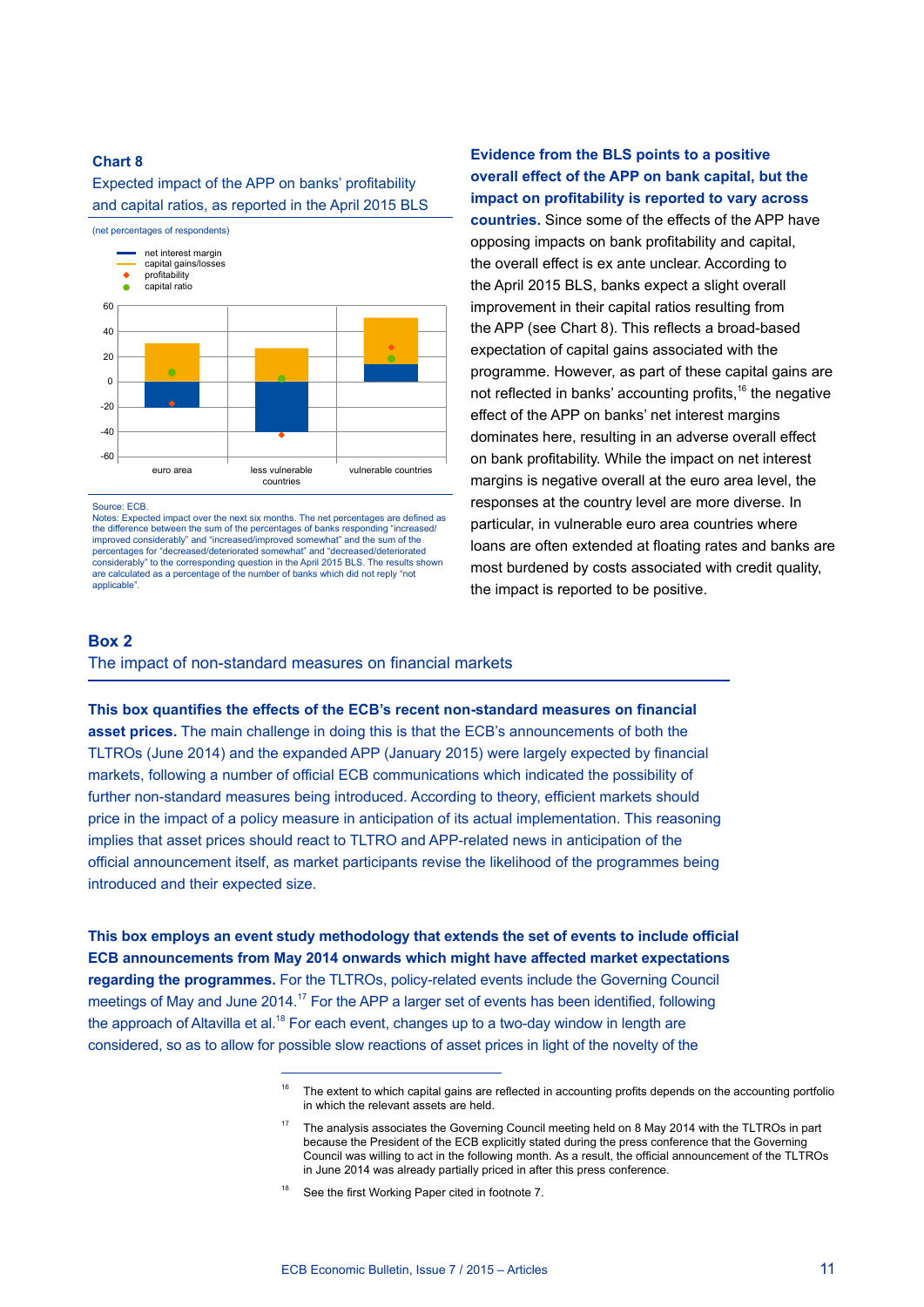programmes. For this reason, this regression analysis explicitly controls for macroeconomic releases. Specifically, the estimates in the "controlled event study" columns (see Table) are obtained by regressing the daily changes in yields on the selected event dummies and the surprise component of a wide set of macroeconomic releases. The analysis considers macroeconomic news for the euro area, the four largest euro area economies and the United States over the sample period, i.e. from the beginning of January 2014 to the end of March 2015. The "standard event study" columns contain estimates obtained without controlling for macroeconomic news.

#### **Table**

Changes in yields of selected financial assets around policy event dates

|                                                           | <b>TLTRO</b>     |                   |                 | <b>APP</b>        |  |
|-----------------------------------------------------------|------------------|-------------------|-----------------|-------------------|--|
|                                                           | <b>Standard</b>  | <b>Controlled</b> | <b>Standard</b> | <b>Controlled</b> |  |
|                                                           | event study      | event study       | event study     | event study       |  |
| Three-month EURIBOR (basis points)                        | $-4$             | $-4$              | $-5$            | $-3$              |  |
| 10-year government bond (basis points)                    |                  |                   |                 |                   |  |
| Euro area                                                 | $-22$            | $-23$             | $-48$           | -47               |  |
| Germany                                                   | -9               | $-10$             | $-23$           | $-18$             |  |
| France                                                    | $-17$            | $-18$             | $-36$           | $-27$             |  |
| Italy                                                     | $-31$            | $-33$             | $-72$           | $-60$             |  |
| Spain                                                     | $-29$            | $-31$             | $-69$           | $-65$             |  |
| Bonds issued by financial corporations (basis points)     |                  |                   |                 |                   |  |
| AAA                                                       | $-14$            | $-14$             | $-13$           | $-7$              |  |
| AA                                                        | $-13$            | $-13$             | $-15$           | $-11$             |  |
| A                                                         | $-15$            | $-14$             | $-18$           | $-14$             |  |
| <b>BBB</b>                                                | $-23$            | $-24$             | $-32$           | $-27$             |  |
| Bonds issued by non-financial corporations (basis points) |                  |                   |                 |                   |  |
| AAA                                                       | $-10$            | -9                | $-26$           | $-11$             |  |
| AA                                                        | $-10$            | $-10$             | $-20$           | $-12$             |  |
| Α                                                         | $-12$            | $-12$             | $-19$           | $-15$             |  |
| <b>BBB</b>                                                | $-15$            | $-15$             | $-19$           | $-23$             |  |
| Bonds issued by banks (basis points)                      |                  |                   |                 |                   |  |
| Euro area                                                 | $-16$            | $-16$             | $-26$           | $-22$             |  |
| Germany                                                   | $-12$            | $-12$             | $-13$           | -8                |  |
| France                                                    | $-13$            | $-13$             | $-17$           | $-11$             |  |
| Italy                                                     | $-26$            | $-26$             | $-56$           | $-59$             |  |
| Spain                                                     | $-18$            | $-18$             | $-15$           | $-14$             |  |
| <b>Exchange rate (percentages)</b>                        |                  |                   |                 |                   |  |
| USD/EUR exchange rate                                     | $-1$             | $-1$              | $-12$           | $-12$             |  |
| Nominal effective exchange rate                           | $-1$             | $-1$              | -8              | -8                |  |
| <b>Stock prices (percentages)</b>                         |                  |                   |                 |                   |  |
| Dow Jones EURO STOXX (broad) index                        | $\boldsymbol{2}$ | 3                 | 5               | $\mathbf{1}$      |  |
| Inflation swap rates (basis points)                       |                  |                   |                 |                   |  |
| One-year                                                  | $-1$             | $\mathbf{1}$      | 5               | 33                |  |
| Three-year                                                | $\overline{2}$   | 3                 | 14              | 27                |  |
| Five-year                                                 | $\overline{2}$   | 3                 | 14              | 24                |  |

Source: Reuters, Bloomberg and ECB calculations.

Notes: The ten-year government bond yield for the euro area refers to an indicator constructed by the ECB using the Nelson-Siegel-Svensson model, which includes all issuers and all ratings. The nominal effective exchange rate of the euro used in the estimation is that against the currencies of the EER-19 group of trading partners (Australia, Bulgaria, Canada, China, Croatia, the Czech Republic, Denmark, Hong Kong, Hungary, Japan, Norway, Poland, Romania, Singapore, South Korea, Sweden, Switzerland, the United Kingdom and the United States). Bank bond yields are investment grade. For the TLTROs, the<br>events are 8 May and 5 June 2015. For the APP, the exercise is based on 17 and 24 October; 6, 17, 21 and 27 November and 4 December. For 2015 the events are 2, 8, 14 and 22 January and 5 March.

## **The results suggest that the combined effects of the non-standard measures implemented since June 2014 have significantly lowered yields in a broad set of financial market segments.**

The effects generally increase with maturity and riskiness. For instance, a sizeable impact is estimated for long-term sovereign bonds, with ten-year yields declining by about 70 basis points for the euro area, and roughly 100 basis points for Italy and Spain. The spillovers to yields of untargeted assets are significant in the case of euro area financial and non-financial corporate bonds.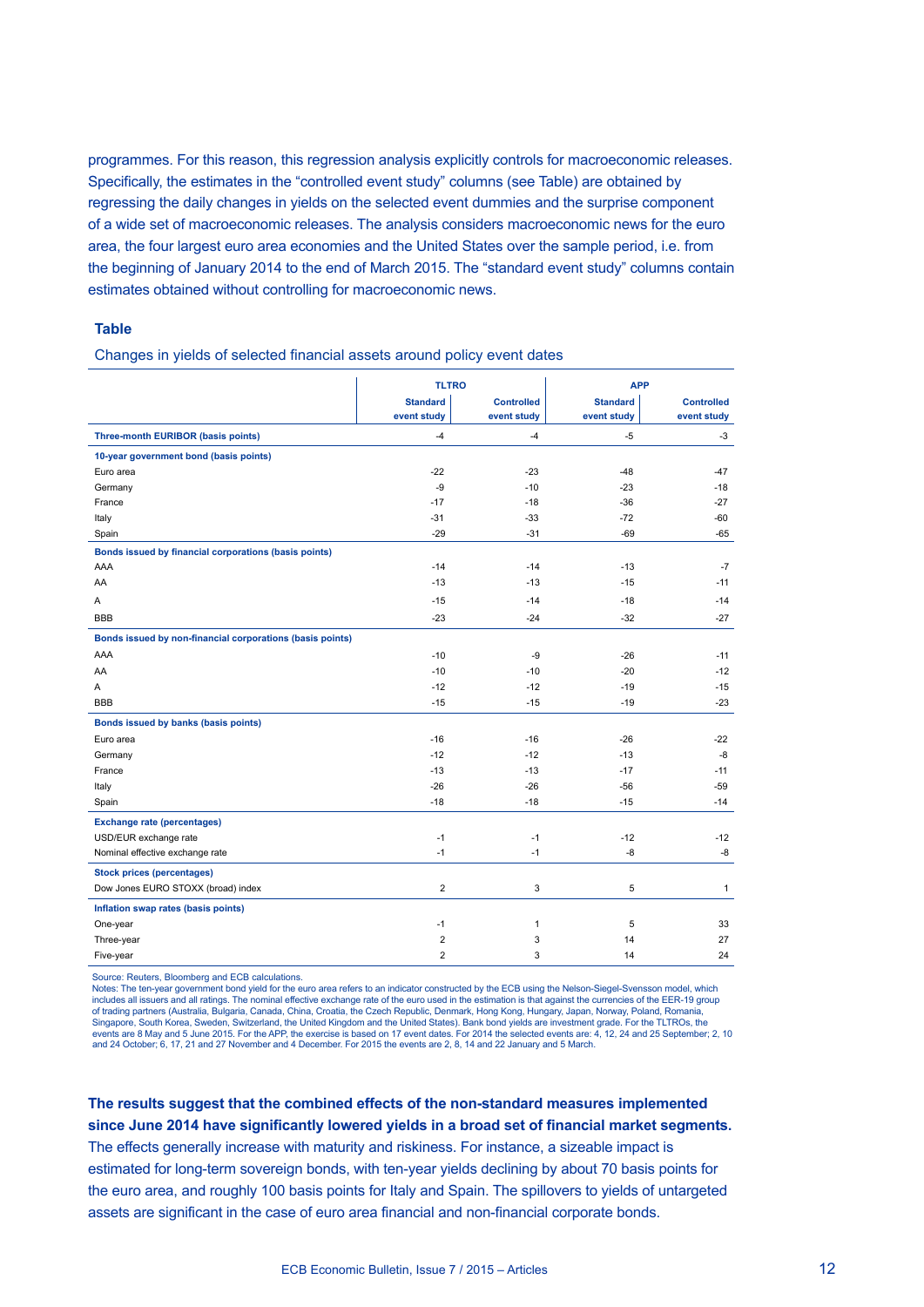**There is also easing pressure on other financial market prices, such as the exchange rate and equity prices.** As shown in the table, the APP announcements are estimated to have led to a depreciation of the euro by 12% against the US dollar. It is also estimated that there was a positive impact on the euro stock market index of 3% in the case of the TLTROs and 1% in the case of the APP.

**The results suggest that the APP has contributed to an increase in long-term inflation expectations.** Inflation swap rates for maturities between one and five years are a measure of the private sector's inflation expectations over the respective horizons. The estimated change in inflation swap rates due to the APP is around 30 basis points for the one-year maturity and around 20 basis points for the five-year maturity. For the credit easing and asset purchase programmes to provide stimulus to the real economy, the response of inflation expectations is crucial: a decline in inflation expectations matching the decline in nominal yields would leave real interest rates unchanged. Moreover, the response of inflation expectations is a metric for gauging the credibility as perceived by financial markets of the asset purchase programme's ability to address deflation risks.

## 3 The impact on bank lending

**From a monetary policy transmission perspective, banks' intermediation capacity is relevant primarily because it affects the supply of bank loans to firms and households.** This section therefore focuses more specifically on the effect of the ECB's recent non-standard monetary policy measures on the eventual outcome of the intermediation process, namely on the availability, conditions, rates and volumes of bank lending.

**Evidence from lending rates applied by banks to NFCs points to an improvement in the pass-through of monetary policy measures.** Data on individual MFI lending rates suggest that successive cuts in the MRO rate have been passed through to lending rates applied to NFCs to a different extent across countries (see Charts 9 and 10). Looking at the distributions of lending rates charged by MFIs to firms in September 2011 (i.e. shortly before the first of a series of cuts in the MRO rate starting in November 2011) and June 2014, it appears that the 125 basis point reduction in the MRO rate over this period was incompletely and unevenly reflected in the decline in the median lending rate: in the group of less vulnerable countries it declined by 92 basis points, whereas in the group of vulnerable countries it declined by only 28 basis points. Before, therefore, the launch of the credit easing package, and especially in vulnerable countries, the bulk of the reduction in the key ECB interest rates had not been transmitted to the borrowing costs faced by households and firms. In the period after the announcement of the credit easing package in June 2014, however, the reduction in borrowing costs was larger in vulnerable countries (113 basis points) than in less vulnerable countries (50 basis points), suggesting that both the TLTROs and the APP have supported credit flows to the private sector and aligned the price of such credit with the intended stance of monetary policy.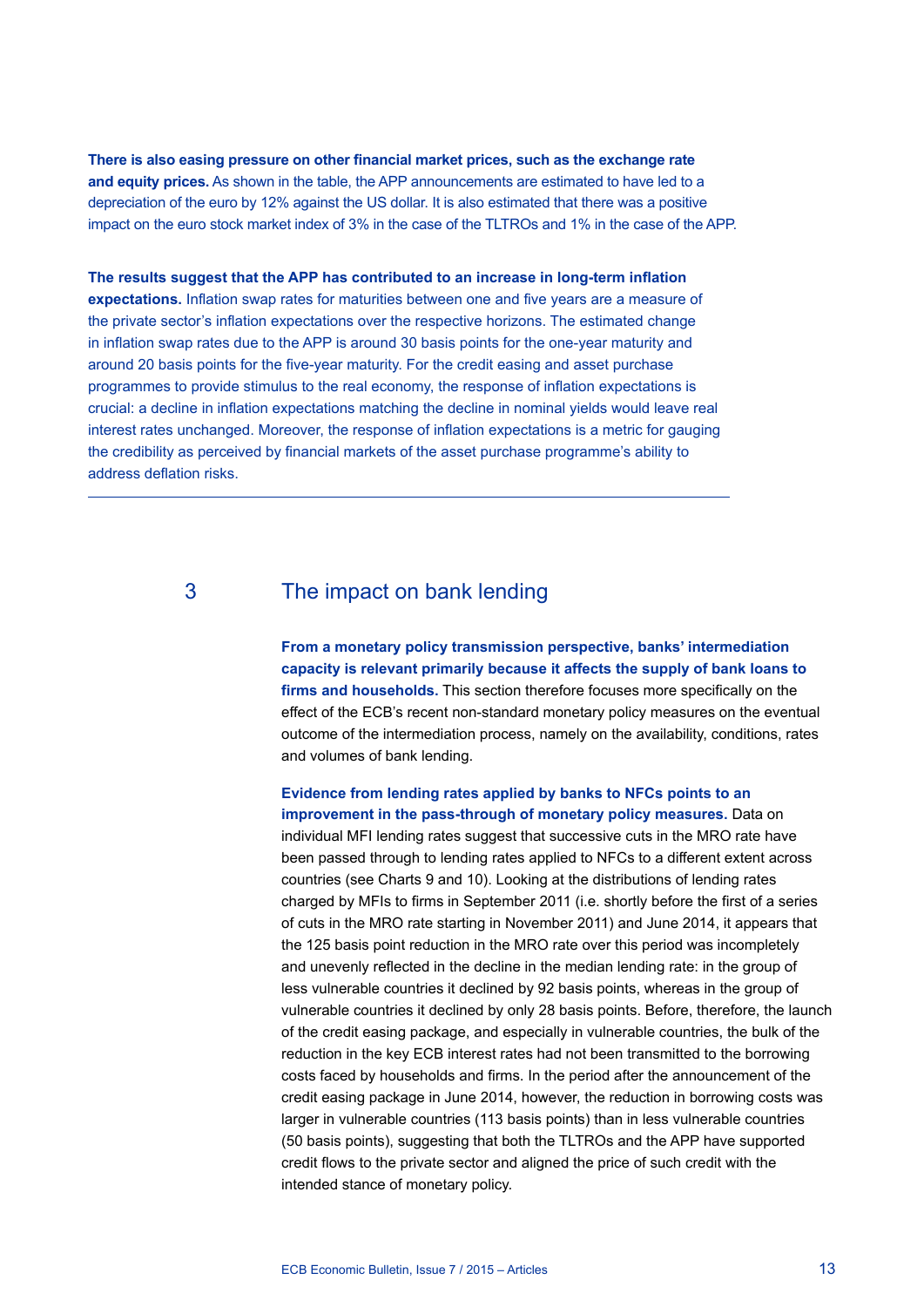Composite lending rates for NFCs: distribution of individual MFIs in vulnerable countries



#### Source: ECB.

Note: The chart shows the density approximation of the lending rate distribution obtained from a sample of 55 MFIs in selected vulnerable countries (Ireland, Spain, Italy and Portugal) in three different periods (September 2011, June 2014 and July 2015). The chart also shows that if the reduction in the MRO rate since September 2011 (i.e. 145 basis points) had been fully passed on to the median lending rate of that period (i.e. 3.89%), the lending rate in July 2015 would have been 2.44%.

#### **Chart 10**

#### Composite lending rates for NFCs: distribution of individual MFIs in less vulnerable countries



Source: ECB.

Note: The chart shows the density approximation of the lending rate distribution obtained from a sample of 105 MFIs in selected less vulnerable countries (Belgium, Germany, France, the Netherlands and Austria) in three different periods (September 2011, June 2014 and July 2015). The chart also shows that if the reduction in the MRO rate since September 2011 (i.e. 145 basis points) had been fully passed on to the median lending rate of that period (i.e. 3.21%), the lending rate in July 2015 would have been 1.76%.

**A simplified accounting model of how banks price their loans can be used to analyse the main factors that influence lending rates.** Using such a model, it is possible to break down lending rates into four main components:<sup>19</sup>

*Lending rate* = *bank funding cost* + *capital charge* + *intermediation margin* + *other factors*

This simplified model assumes that when pricing a loan, the base used by banks is a market reference rate which mainly reflects the rate at which they can raise funds in the interbank money market. In addition to this rate, banks pass on to the final borrower a number of spreads to recover the costs they incur in making the loan, including the cost of funding through deposits and market debt (bank funding cost). Moreover, banks need to recoup their cost of equity (capital charge). When a new loan is created, the regulatory risk weight is positive, so the bank has to set aside some capital to back the loan.<sup>20</sup> Banks also charge a margin for intermediation services (intermediation margin). This margin has to compensate the bank for a number of factors related to the riskiness of the borrower and it generates net earnings from borrowing activity. Finally, there are other factors not considered separately in this simple formula (other factors), which may influence, sometimes substantially, the pricing of banks' retail products. These include changes in demand

The factors driving banks' costs of funding enter into the breakdown in terms of spreads relative to the risk-free market rate of the closest maturities. For example, the deposit spread is often negative because banks provide liquidity services to depositors. So the deposit rate is very low, and can even be lower than the overnight index swap (OIS) rate.

The cost of capital can be approximated by multiplying the excess return on bank equity by a coefficient of capital consumption.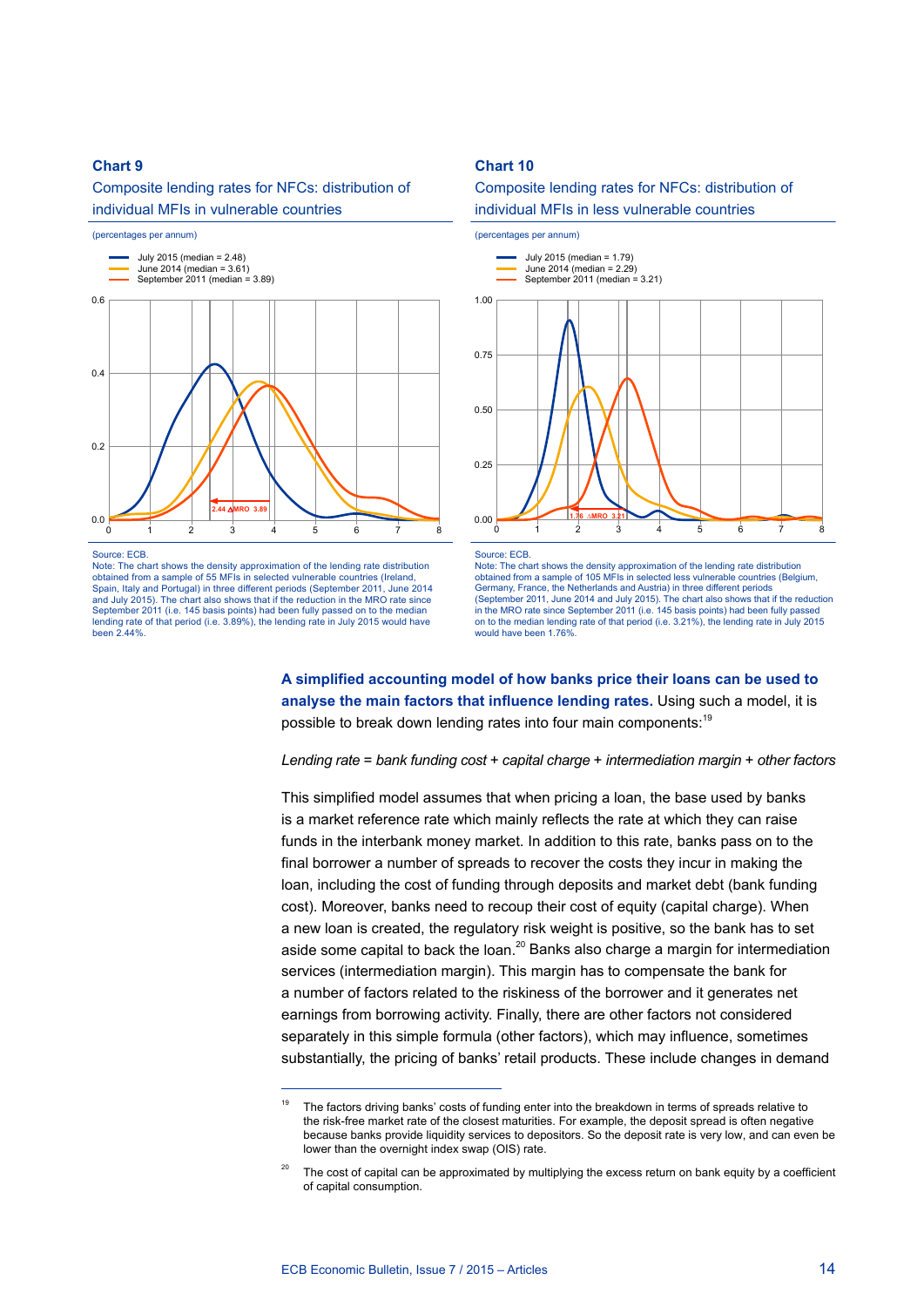for loans, banking sector competition and the opportunity costs of lending (most notably taking into account incentives for holding sovereign debt). <sup>21</sup>

**Lending rates were exceptionally sticky and sluggish between 2011 and 2014, especially in vulnerable countries.** This occurred despite the fact that after the announcement of Outright Monetary Transactions in August 2012, monetary policy was successful in compressing funding costs and even the cost of capital for banks (see Chart 11).



#### **Chart 11**

#### Breakdown of the composite cost of borrowing for NFCs in vulnerable countries

Sources: ECB, Moody's and Merrill Lynch Global Index.

Notes: "Market rate" is the two-year overnight index swap (OIS) rate. "Deposit spreads" are computed in relation to an average of overnight deposits, deposits with agreed maturity and deposits redeemable at notice, weighted by their corresponding new business volumes. The spreads are calculated vis-à-vis the EURIBOR of the closest maturity. Yields for<br>"bank bond spreads" are taken from the Merrill L vis-à-vis the swap rate of the closest maturity. "Capital charges" are the cost of the capital required by Basel II regulations. "Expected losses" = LGD\*PD, where PD (probability of<br>default) is the expected default frequen lending rates and all of the other components.

## **The costs of borrowing from capital markets (i.e. bank bond spreads) have been higher in vulnerable than in less vulnerable euro area countries,**

**especially during the period 2011-12.** This difference reflects the higher opportunity cost of investing in securities issued by banks operating in vulnerable countries, where sovereign yields are higher. Additionally, the deterioration in sovereign creditworthiness as a result of the sovereign debt crisis has had a significant effect on the credit risk of banks operating in vulnerable countries, where high exposure to domestic sovereign bonds has adversely influenced their funding costs.22

**Against the background of additional monetary policy measures and especially after the announcement of the credit easing package, there has been a steep decline in lending rates.** This decline has been influenced by different factors, including the further reduction in money market rates, which

Note that this simplified pricing formula cannot be directly translated into single measures of bank refinancing costs, risk spreads and capital charges, although several proxies are available for each. Consequently, the breakdown is illustrative only and is not robust to the choice of these proxies, which is surrounded by a high degree of uncertainty.

<sup>22</sup> See Altavilla C., Pagano M. and Simonelli, S., "Bank Exposures and Sovereign Stress Transmission", *CSEF Working Paper*, No 410, 2015, and Acharya, V., Drechsler, I. and Schnabl, P., "A Pyrrhic Victory? Bank Bailouts and Sovereign Credit Risk", *Journal of Finance* Vol. 69, Issue 6, 2014, pp. 2689-2739.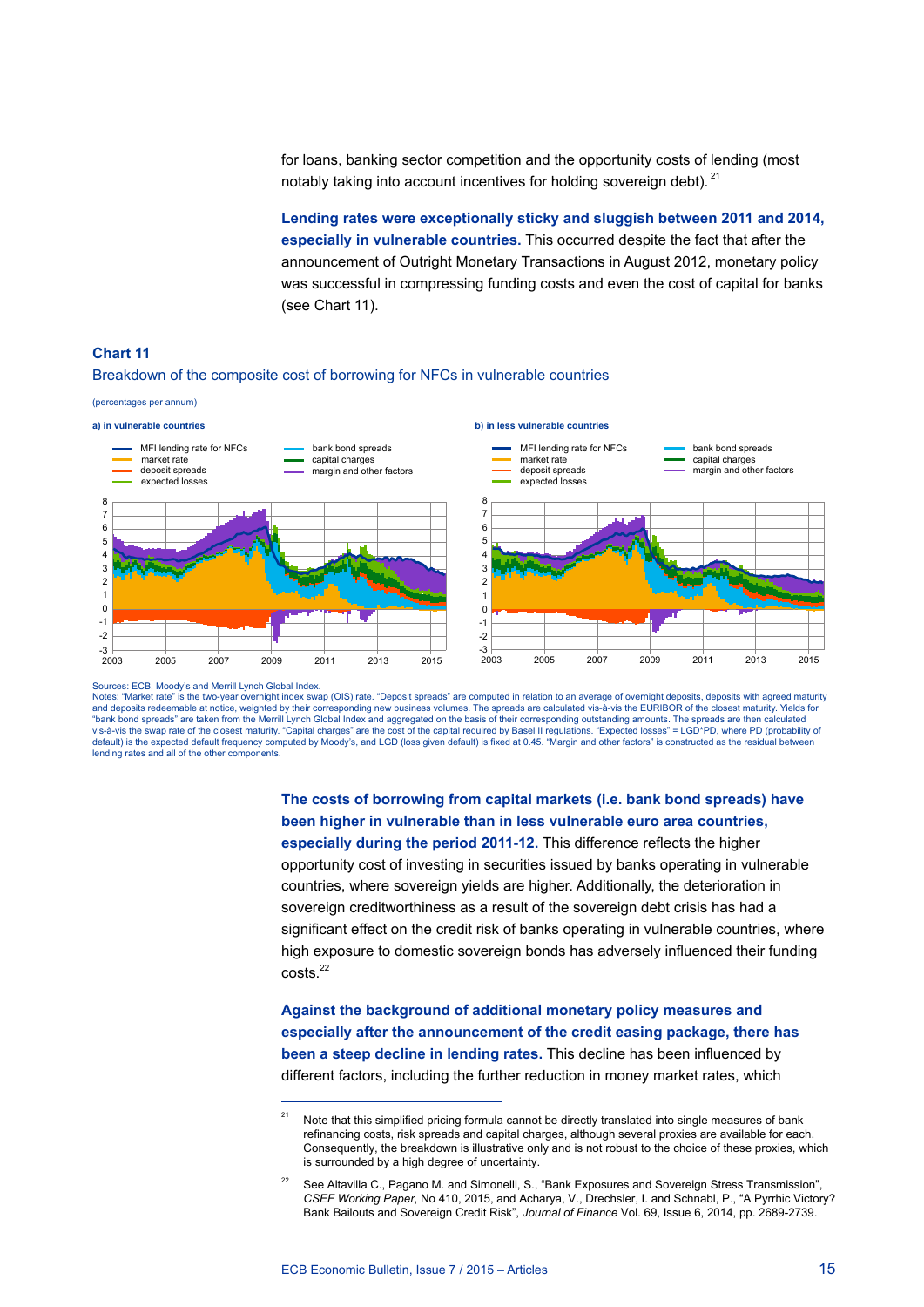#### Changes in lending rates for NFCs



Source ECB.

Notes: The chart covers the period from June 2014 to July 2015. In "vulnerable" countries the "non-bidders in TLTROs" group comprises ten banks and the "bidders in any TLTRO" group comprises 49 banks. In "less vulnerable" countries the "non-bidders in TLTROs" group comprises 71 banks and the "bidders in any TLTRO" group comprises 43 banks.

#### **Chart 13**

Impact of the expanded APP on bank lending conditions as reported in the April 2015 BLS

(net percentages of respondents)



#### Source: ECB.

Notes: Net percentages are defined as the difference between the sum of the percentages of banks responding "tightened considerably" and "tightened somewhat" to the corresponding question in the April 2015 BLS and the sum of the percentages responding "eased somewhat" and "eased considerably". The results are calculated as a percentage of banks which did not reply "not applicable". A positive value indicates net tightening and a negative value indicates net easing.

have entered into negative territory. Another part of the decline in lending rates is due to the shrinking of the residual component linked to "margins and other factors", especially in vulnerable countries. These dynamics are in line with the main objective of the TLTROs, which is to stimulate the supply of bank loans, thereby exerting downward pressure on lending rates in order to attract more demand, expand operations and contribute to a more robust recovery. A better business environment will ultimately be reflected in an improvement in banks' profitability.

**Analysing the bidding of banks in TLTROs suggests that there is a close relationship between participation in these operations and lending behaviour, especially in vulnerable countries.** Banks located in vulnerable countries which have participated in at least one of the first four TLTROs have lowered their lending rates by more than non-participants (see Chart 12). Lending volumes also provide evidence of more forthcoming lending behaviour by these banks. The lending behaviour of banks located in less vulnerable countries does not appear to be significantly linked to TLTRO participation.

**Euro area banks' answers to ad hoc questions in the April 2015 BLS provide information on the potential ability of the APP to affect banks' lending behaviour.23** The majority of banks in the euro area indicated a positive impact of the APP on all loan categories, especially as regards their credit terms and conditions and, to a lesser extent, credit standards. A net percentage of around 5% of the banks reported a likely easing impact on the credit standards applied to loans to enterprises and to households for house purchase over the coming six months (see Chart 13). The positive impact on consumer credit and other loans was seen as more muted. Considerable net percentages of the banks indicated a favourable impact of the APP on their credit terms and conditions for loans to enterprises (-19%), housing loans (-15%), and consumer credit and other lending to households (-8%). This favourable impact was expected to increase over time for loans to enterprises (-33%), housing loans (-23%), and consumer credit and other lending to households (-14%).

<sup>&</sup>lt;sup>23</sup> These results were collected in the April 2015 BLS, for which the deadline for banks to respond was 23 March. The answers should thus be seen as representative of the information that these banks had at that time.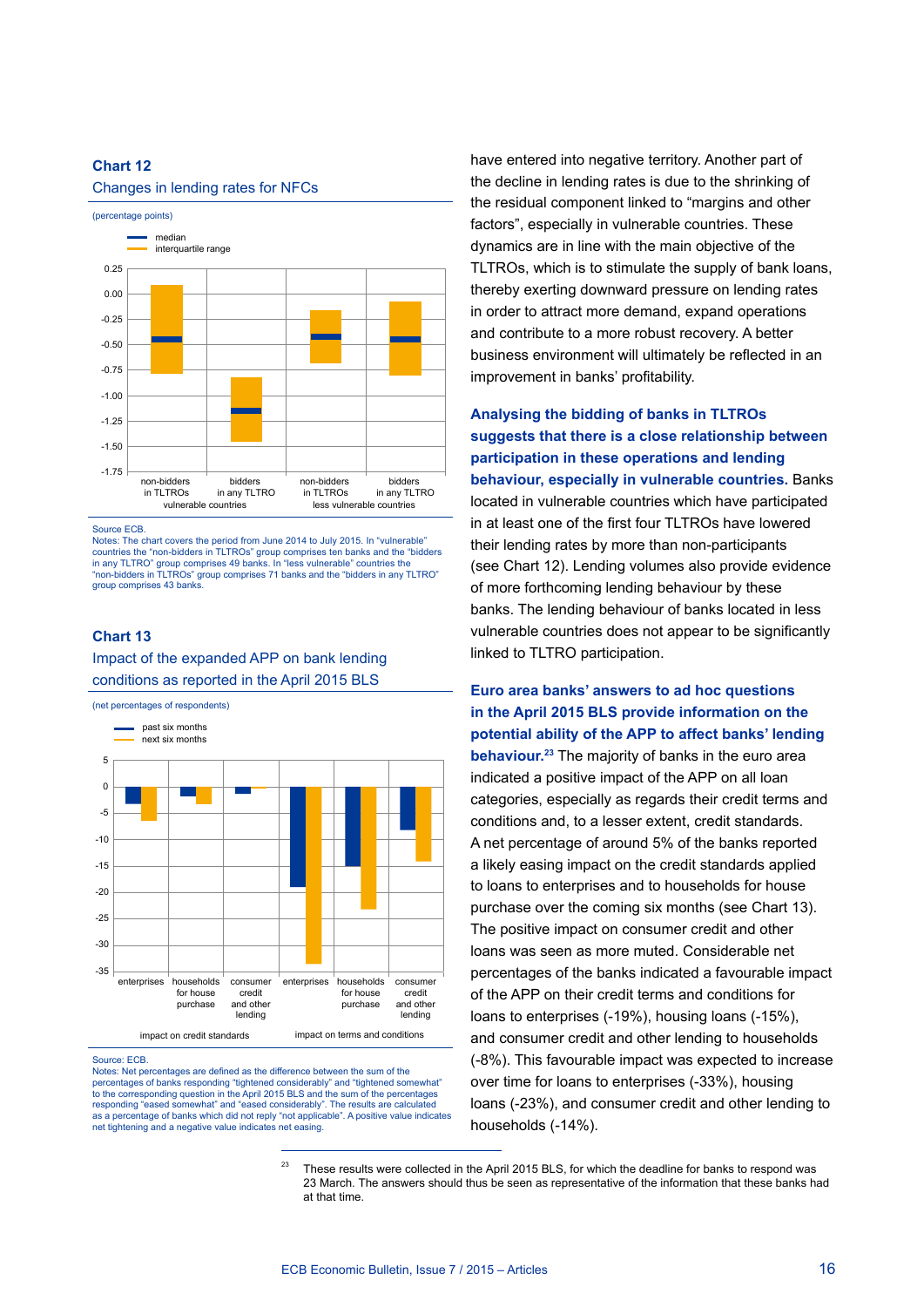## 4 The impact on money

**The APP is unique among the ECB's non-standard measures in that it entails an exogenous increase in the amount of monetary liquidity in the economy.** The ECB's non-standard measures discussed in this article are intended to contribute to achieving its primary mandate of maintaining price stability over the medium term,

### **Chart 14** Annual growth rates of M1 and M3



Source: ECB.

Notes: The vertical lines denote the announcement of the TLTROs (marking the initiation of the credit easing package) and the APP, respectively.

mainly by easing financing conditions for firms and households. Part of the expected reaction by these economic agents to the more forthcoming financing conditions is that they will increase their borrowing from the banking system in order to finance expenditure. The associated credit expansion results in an increase in broad money, as loan drawdowns are typically carried out by crediting the borrower's deposit account (and ultimately that of the recipient of the borrower's expenditure). The upshot is that all these non-standard measures ultimately have an impact on broad money creation. Indeed, measures of broad money growth have been moving upwards over the period during which the recent wave of non-standard measures has been active (see Chart 14). In most cases this impact is indirect and reflects the endogenous reaction of banks, firms and households to the easier financing conditions engineered by the central bank. The APP, however, is distinctly different in this respect. As explained in Section 2, when the Eurosystem acquires securities, this always leads to an increase of the reserves which euro area MFIs hold with the Eurosystem. When the ultimate sellers of

the securities are non-MFIs, the increase in central bank reserves is matched by an increase in the deposits of the seller with the credit institution which intermediated the sale. In view of the uniqueness of the APP in this respect, this section focuses on the impact of the APP on monetary aggregates.

#### 4.1 Conceptual delineation of the impact

**Two effects of the APP purchases on broad money (M3) can be distinguished: the direct, mechanical effect of the purchases, and the indirect effect resulting from the uses of the liquidity from the purchases.** As regards the direct effect, the impact on M3 depends on the sector to which the ultimate sellers of the securities acquired by the Eurosystem belong.

**Direct effects of the APP on M3 arise when purchases are made from the euro area money-holding sector.** For sellers in the euro area money-holding sector – euro area households, NFCs, insurance corporations and pension funds, other financial intermediaries and general government entities other than central government – the purchases result, in the first instance, in a one-for-one direct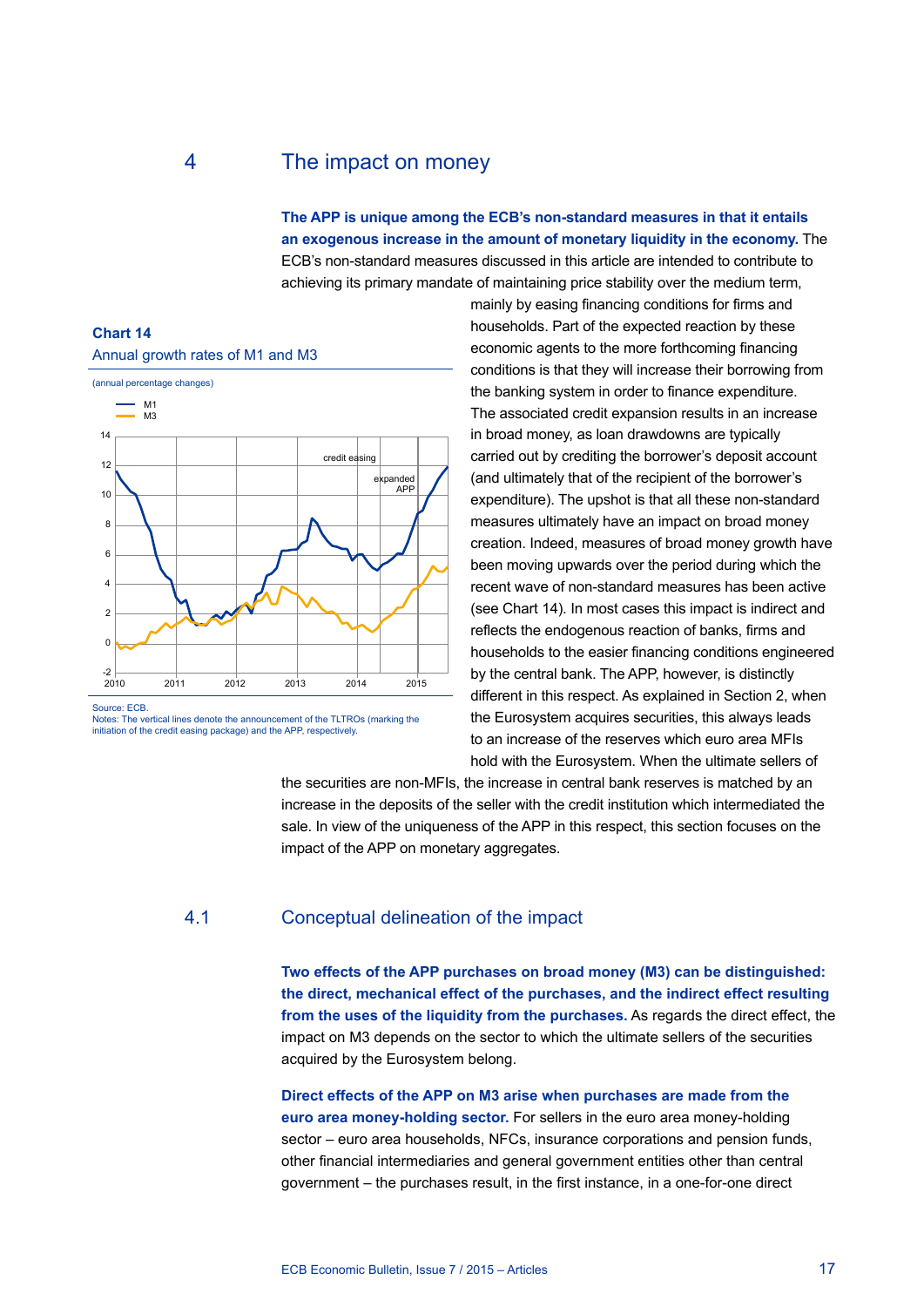increase in M3. $^{24}$  In the case of sellers which are not resident in the euro area, the deposits they receive are not part of M3, and there will therefore be no impact on euro area broad money. If the sellers are euro area credit institutions or money market funds (i.e. they belong to the euro area money-issuing sector), they will receive either reserves or deposits with another MFI, both of which are consolidated within the euro area MFI sector and do not affect euro area M3.<sup>25</sup>

**The indirect effects of the APP on M3 result from the portfolio rebalancing that the programme is intended to bring about.** Some of the portfolio rebalancing transactions may shift funds outside the money-holding sector or towards instruments that are not included in M3, thereby "destroying" money. By contrast, portfolio rebalancing by entities outside the money-holding sector may shift deposits towards the money-holding sector, thereby "creating" money. Some stylised examples of such indirect effects on money are provided below.

**Money is destroyed when euro area money-holders acquire assets from noneuro area residents.** As euro area residents seek to diversify their portfolios and pursue higher returns in the context of low yields in the euro area, they may invest in assets held outside the euro area. The settlement of these transactions will shift deposits which are held by euro area money-holders and included in M3 to deposits held by non-residents, thereby destroying money.

**The acquisition by euro area money-holders of non-M3 liabilities of euro area MFIs also destroys money.** While the deposits received in the settlement of the sale of assets to the Eurosystem will almost certainly be highly liquid and therefore included in M3, sellers may then chose to acquire assets from banks which are not included in M3 (such as long-term bank bonds or bank equity) in order to earn higher returns by increasing their exposure to duration or other types of risk. While aggregate bank liabilities may not change, the shift in their composition destroys money. A similar effect materialises if euro area money-holders acquire assets held by euro area banks, such as government and corporate bonds, or repay loans to banks.

**Money is created through the acquisition by euro area MFIs or non-euro area residents of assets from euro area money-holders.** Euro area money-holders are not the only economic agents engaged in portfolio rebalancing. Both non-residents and euro area MFIs will seek to re-optimise their portfolios. In doing so they may acquire assets from other non-residents or euro area MFIs, in which case there will be no effect on euro area M3. Some of the rebalancing is likely, however, to involve the acquisition of assets from euro area money-holders (especially as the moneyholding sector will be encouraged to issue new assets given the lower funding

This assumes that the proceeds from the sale are credited to a short-term bank deposit account, included in M3, which is typically the case.

Strictly speaking, there is also another possibility, namely that the seller is a central government entity, which is part of the money-neutral sector. In this case, sales do not have a direct effect on M3. Given that the APP cannot include primary purchases of government debt, this case is unlikely to be of quantitative relevance.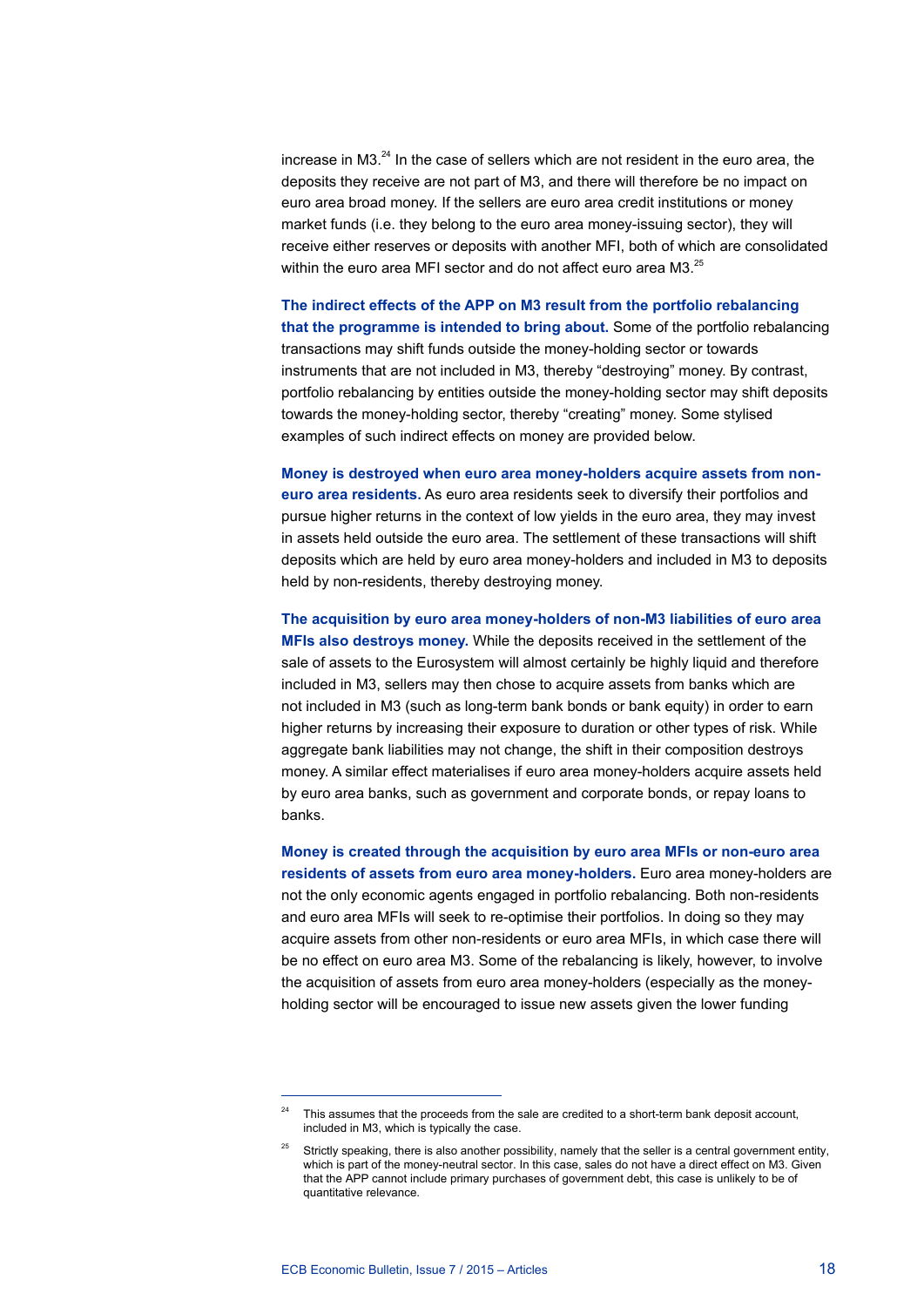costs), for example in the form of corporate bonds or equity.<sup>26</sup> Eventually banks are also expected to use some of the reserves they obtain to extend loans to euro area households and firms. All these transactions give rise to deposits held by euro area money-holders, thereby creating money.

## 4.2 The information content of the increase in M3

**The increase in M3 associated with the APP results mainly from an exogenous shift in the supply of money and is therefore highly informative for future spending and inflation.** Movements in broad money are generally informative for current and future spending in the economy and contain important signals for future developments in inflation. Indeed, in recognition of this, the ECB's monetary policy strategy contains a distinct pillar devoted to the analysis of monetary developments in order to identify risks to price stability in the medium to longer term. Movements in broad money that can be traced back to a higher demand for monetary assets have lesser implications for future inflation, as the higher money holdings in fact reflect portfolio decisions and will not therefore trigger portfolio rebalancing or increased spending. In the case of the APP, however, most of the associated increase in M3 reflects an exogenous augmentation of bank deposits engineered by the central bank.

**As the APP compresses yields, part of the increase in broad money it generates will be absorbed by higher demand to hold money for investment reasons, but a substantial part will remain macroeconomically active and be informative for future developments in spending and inflation.** When assessing the implications of the APP-induced increase in M3 for future inflation developments, it should be borne in mind that the APP is primarily intended to compress the yields on other assets. This, in turn, reduces the opportunity cost of holding money, which increases demand on the part of agents in the economy to hold money. In an environment where yields are already low, a further decline may cause a disproportionate increase in agents' willingness to hold money. This is because in order to invest in more sophisticated, non-monetary assets savers must incur fixed costs related to the acquisition of information and expertise in managing such investments. The hurdle that these costs pose is too high when the extra remuneration which can be earned is low. The upshot is that part of the money exogenously injected into the economy by the central bank via the APP will be met by increased demand for monetary instruments by the receiving agents, thereby eliminating part of the reinvestment and spending processes that would give rise to macroeconomic effects. In other words, in the current yield environment, the increase in M3 engineered by the APP is expected to have more muted macroeconomic effects than an increase of the same size in a more typical interest rate environment. Nevertheless, the overall effect is still clearly sizeable, particularly when taking into account that the propensity to spend "windfall" increases in money balances is likely to be higher in the present yield environment.

Note that the euro area banking sector as a whole cannot offload reserves through such transactions. The efforts of individual banks, however, to pass on their reserves results in an increase in deposits of non-banks. For the sector as a whole, therefore, the portfolio re-optimisation occurs through expanding the balance sheet and thereby gradually shifting its composition.